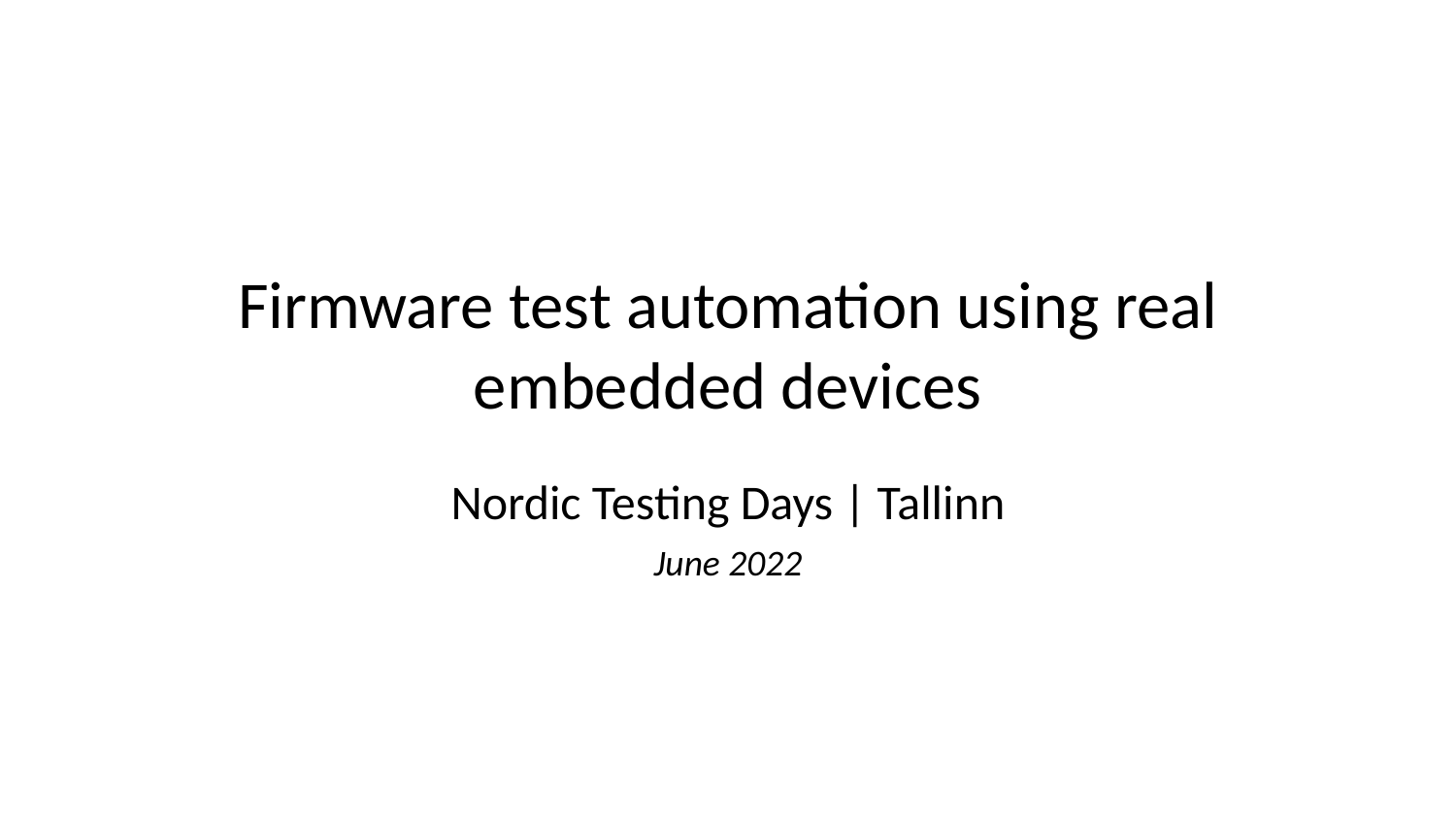### Markus Tacker



Senior R&D Engineer Trondheim [@coderbyheart](https://twitter.com/coderbyheart) Pronouns: he/him

Markus Tacker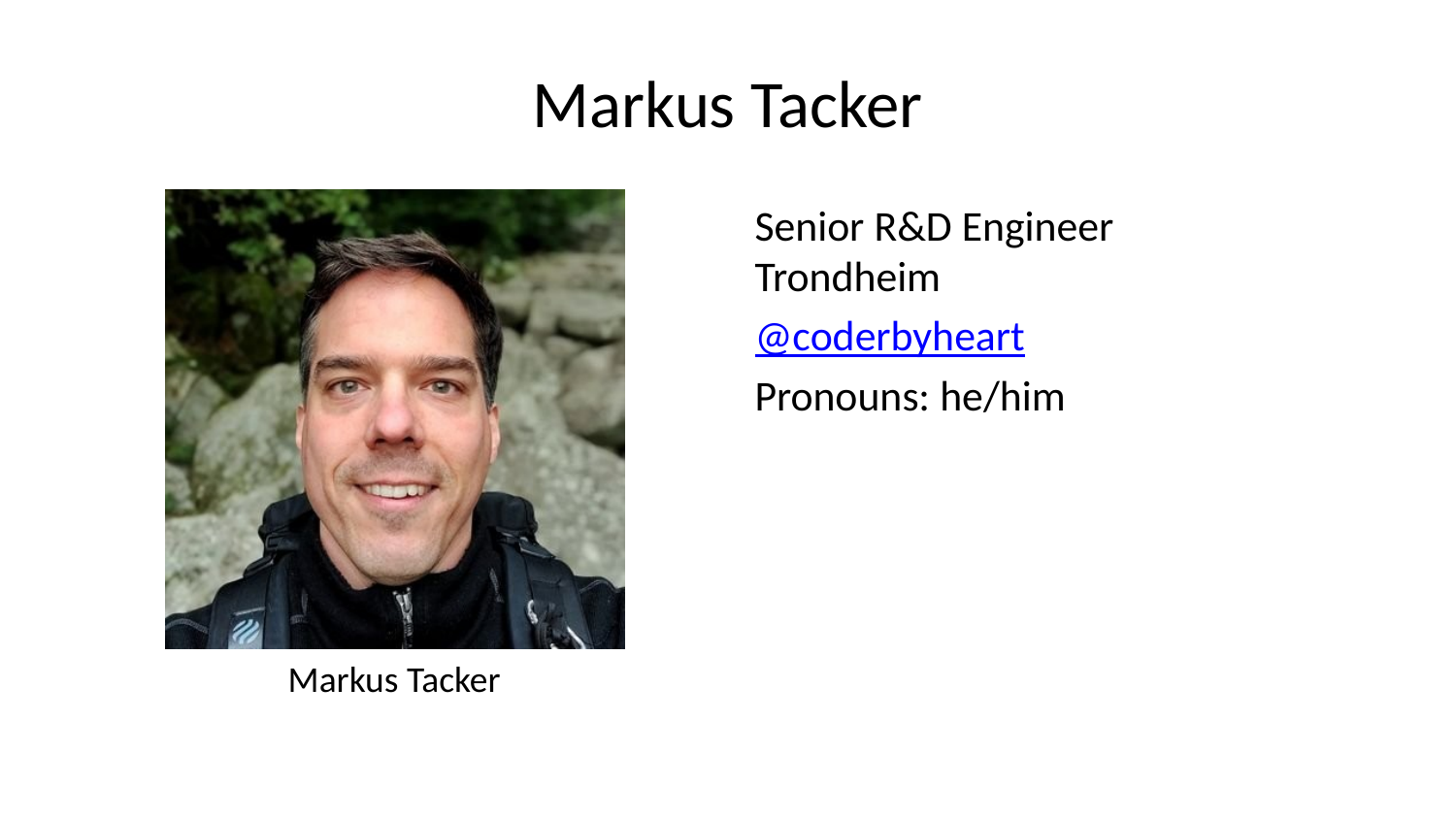# Agenda

- Project and (Testing) Goals
- Problems and Solutions
- Learnings and Benefits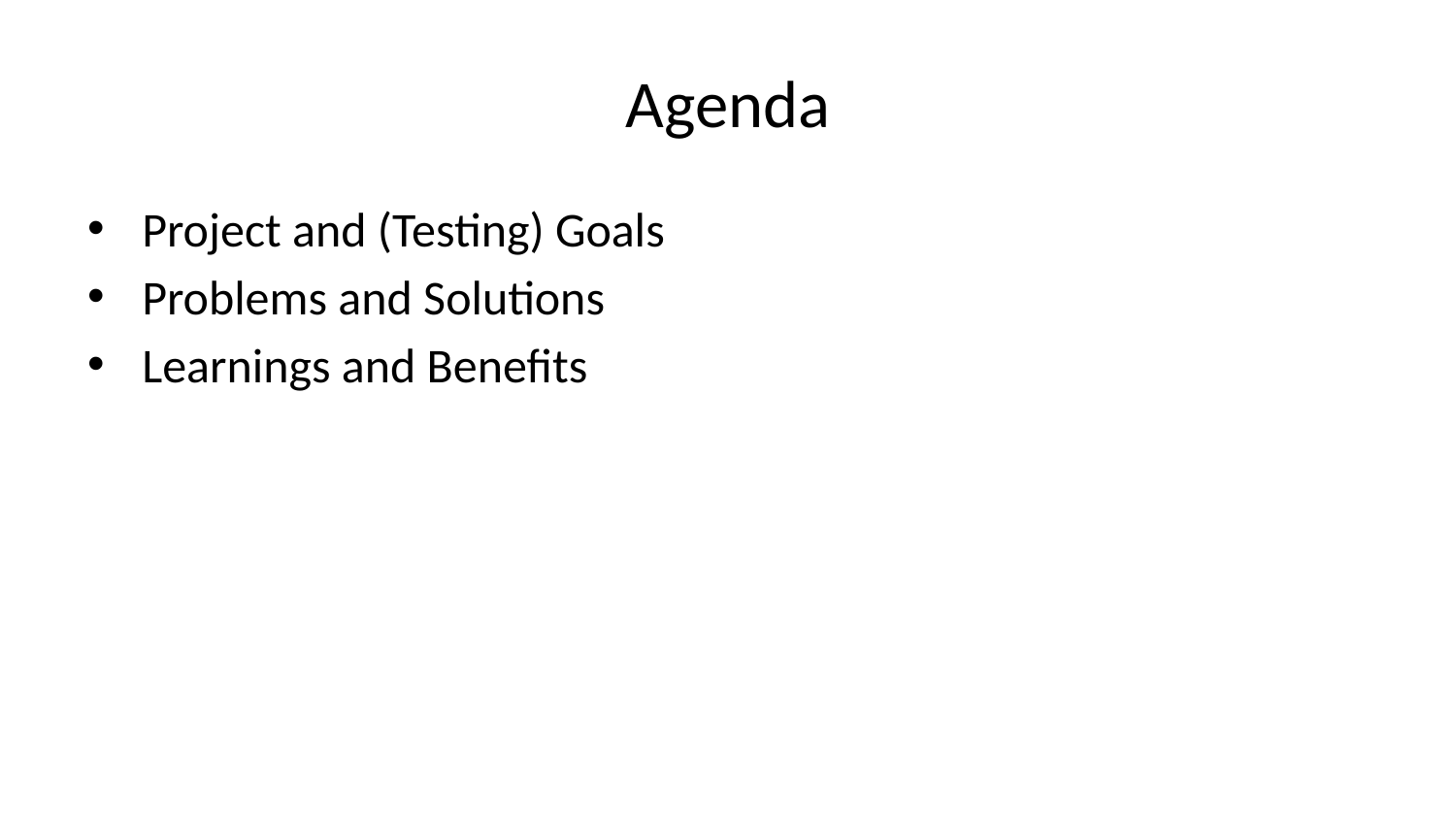# The project

In 2019, I joined a team working on [open-source firmware sample](https://github.com/nrfconnect/sdk-nrf/tree/v1.9.1/applications/asset_tracker_v2) using two development kits for cellular IoT.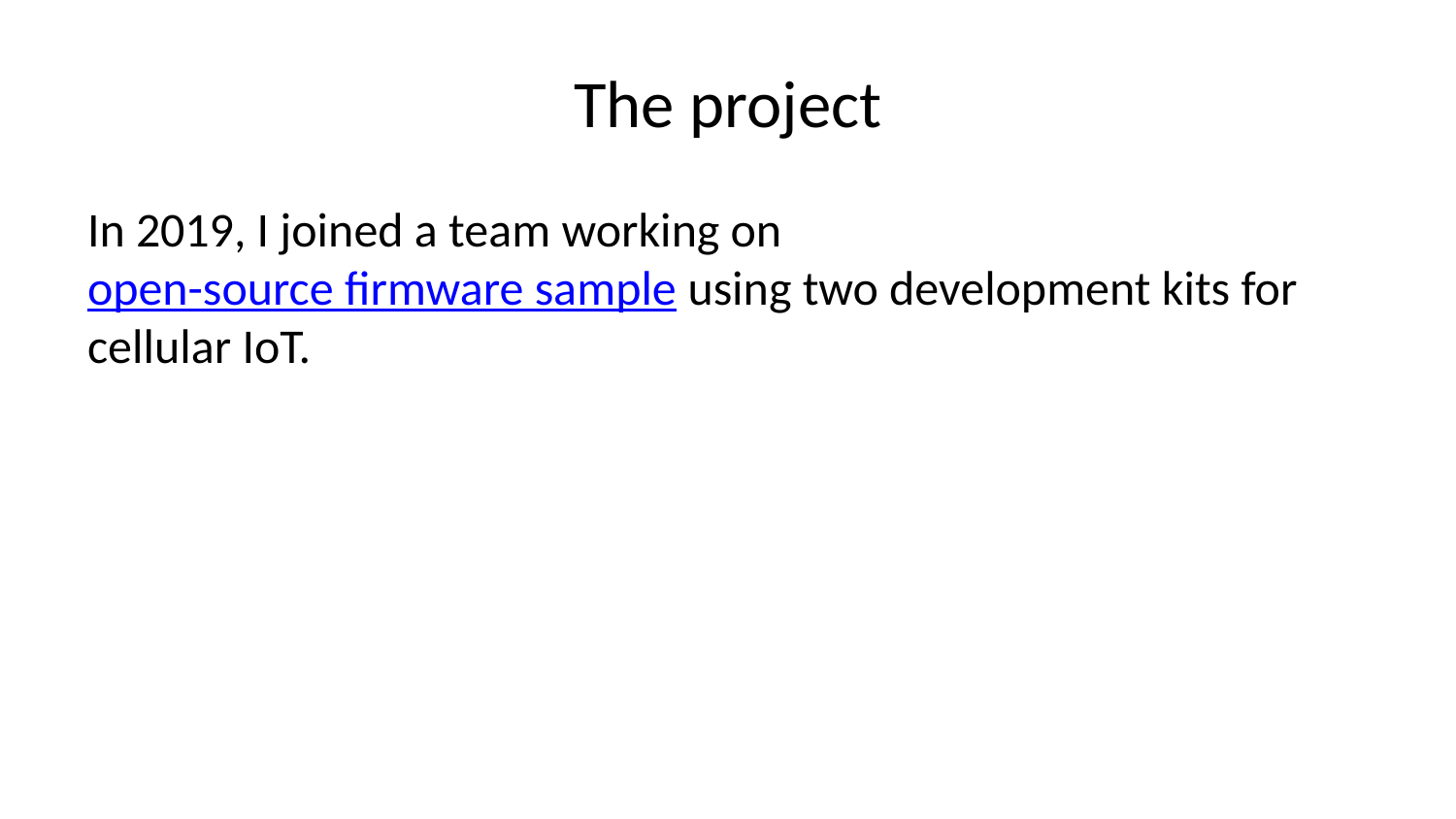### Development Kits

nRF9160 DK [Nordic Semiconductor nRF9160 DK](https://www.nordicsemi.com/Products/Development-hardware/nrf9160-dk)

#### Thingy:91

[Nordic Semiconductor Thingy:91](https://www.nordicsemi.com/Products/Development-hardware/Nordic-Thingy-91)



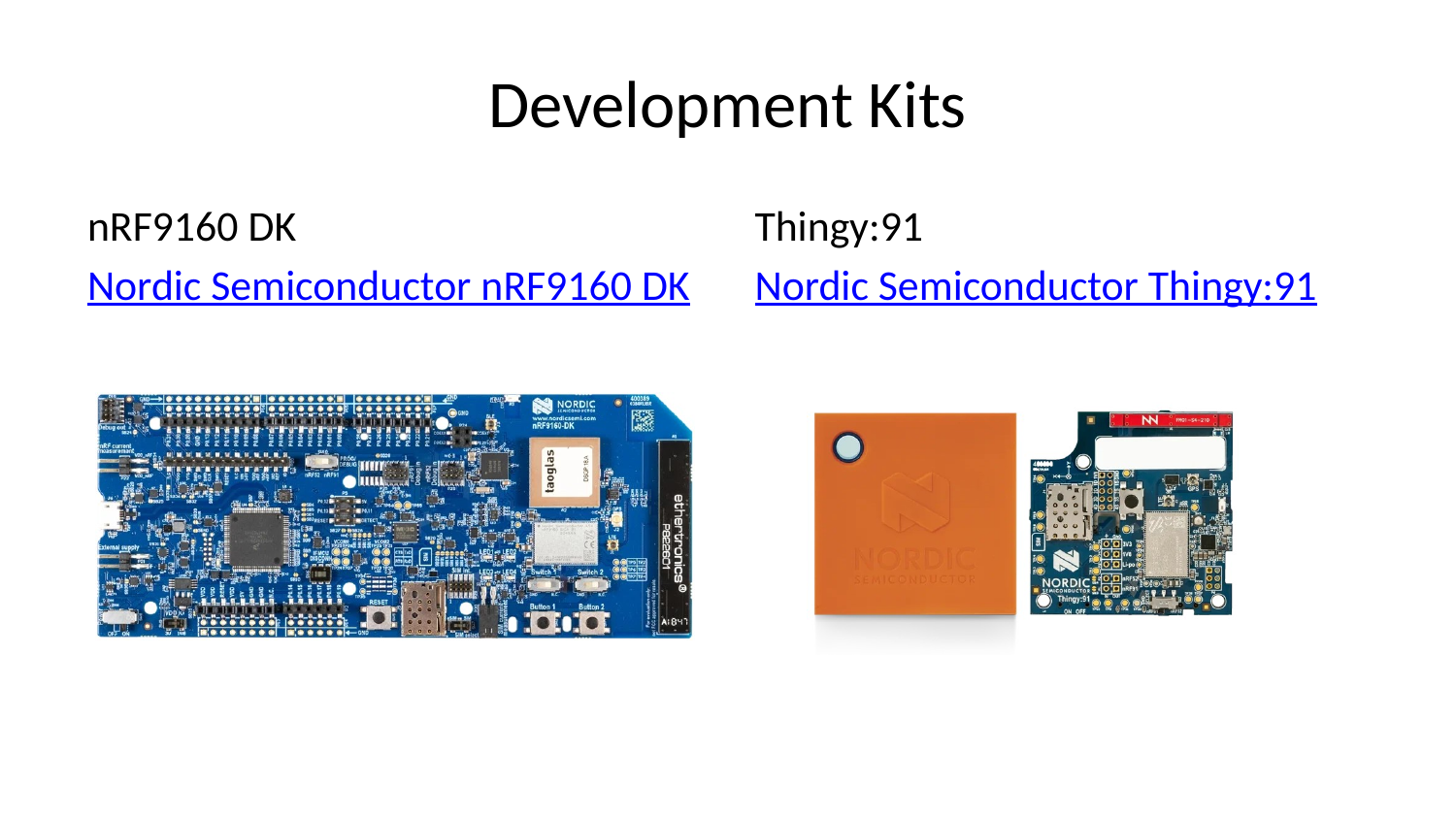

#### I am responsible for demonstrating to our customers what they need on the cloud side.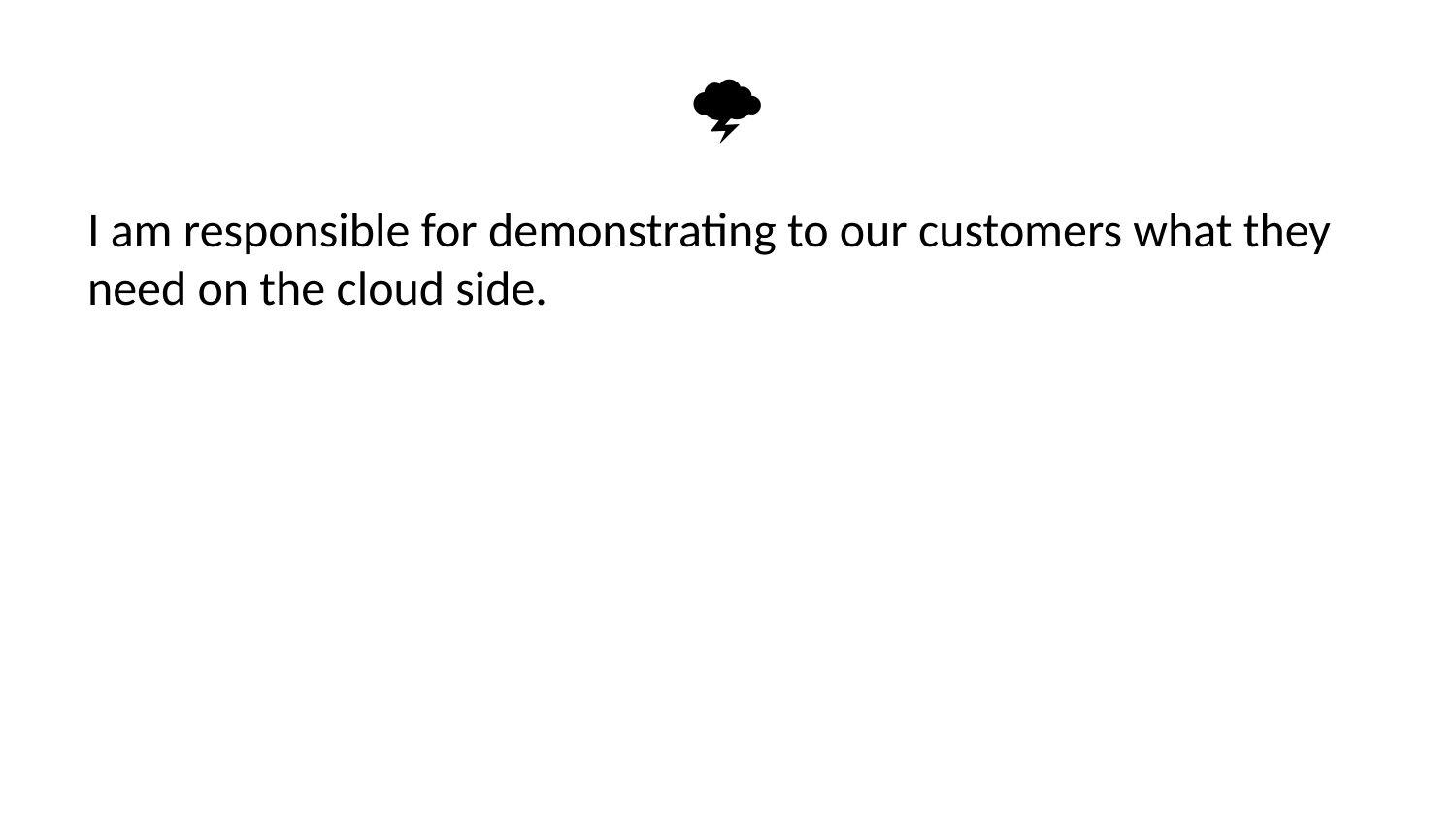#### System overview



#### System overview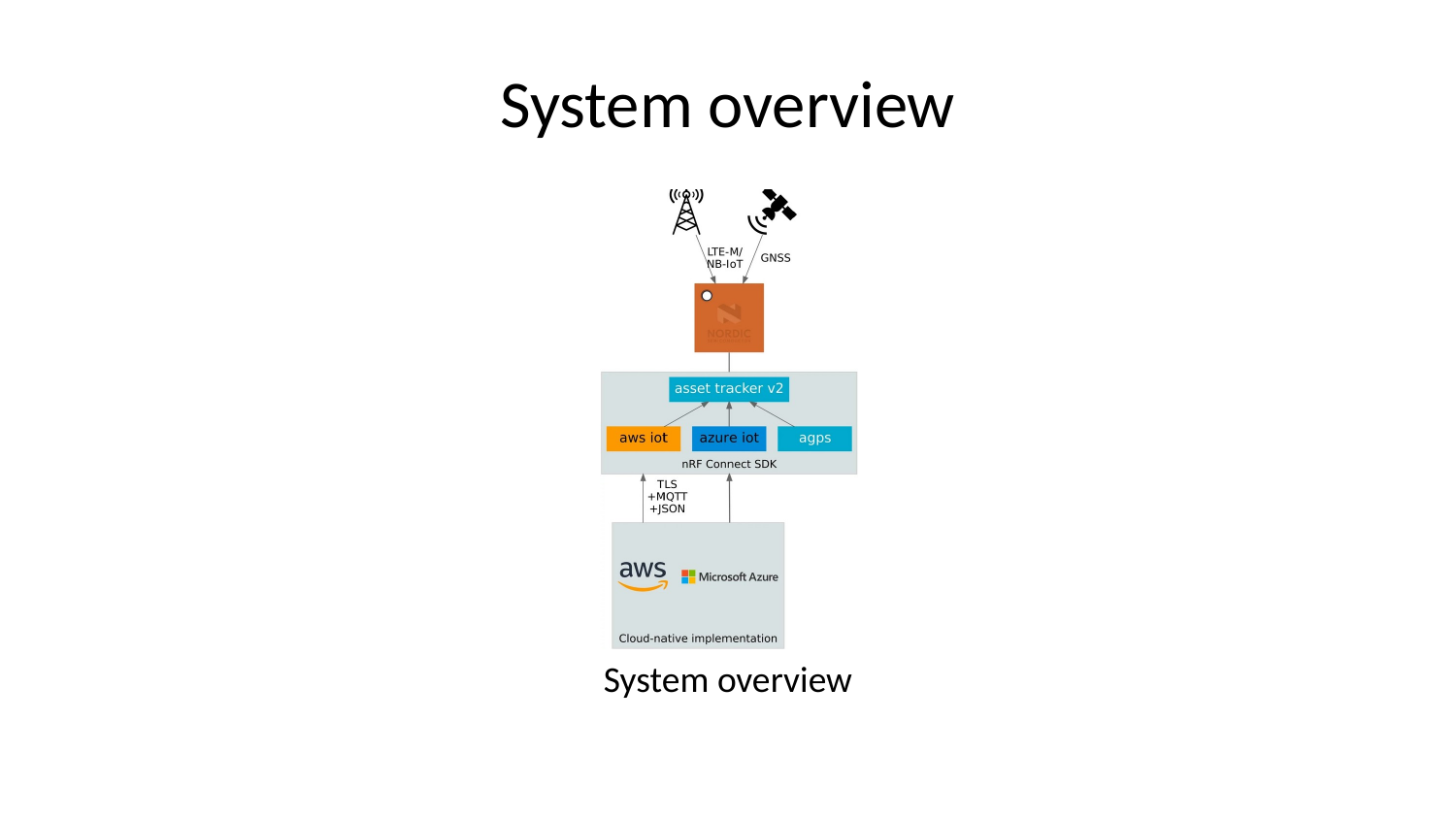### Let's take the customer's perspective

This talk is my personal opinion, and does not represent the views of my employer.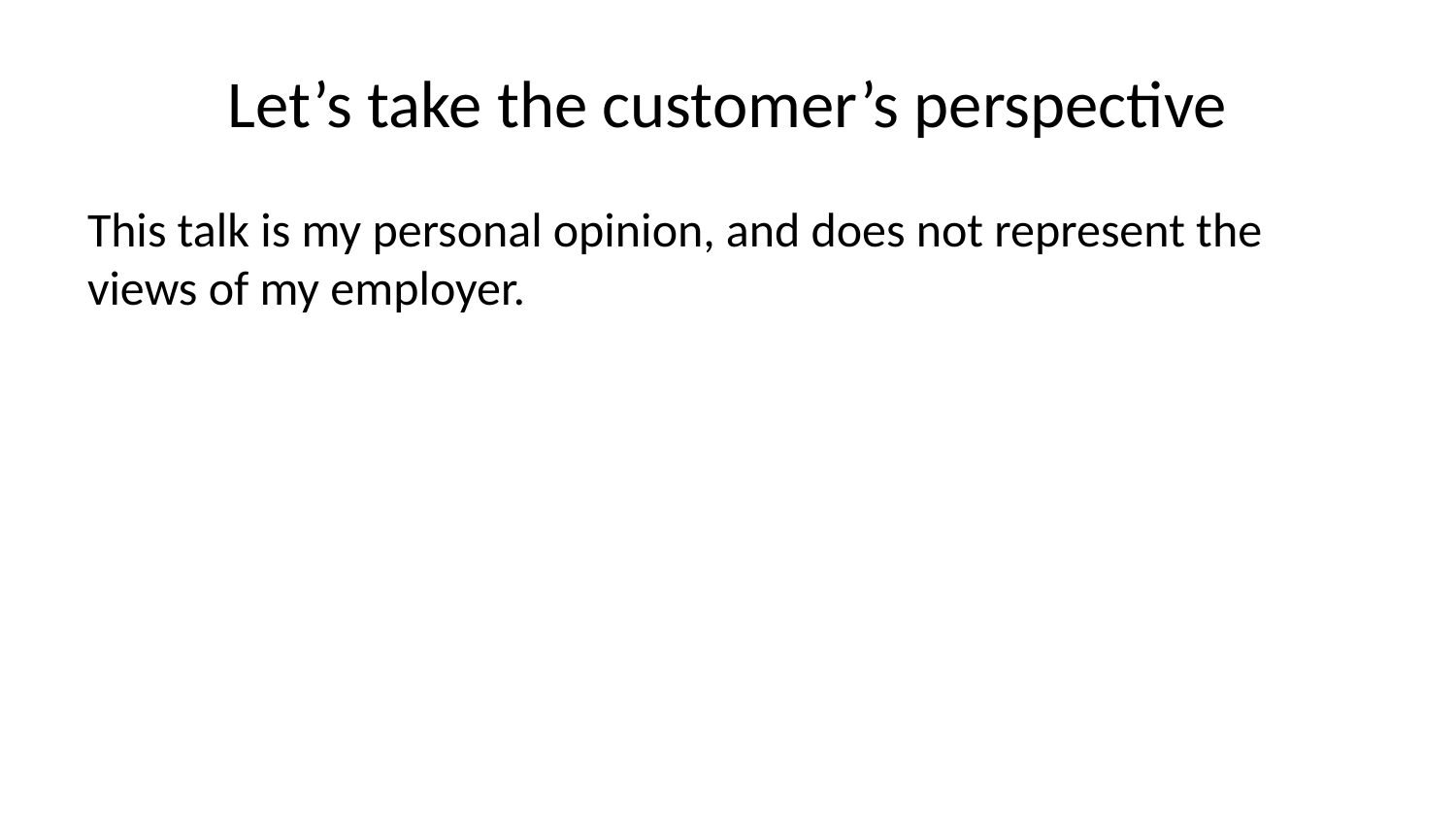## Needs

- 1. Ensure that cloud backend and firmware application work together **for every commit**.
- 2. Provide up-to date firmware for testing (endpoints need to be hardcoded) and **automated** releases. 2 hardware targets  $\times$  3 debug levels  $\times$  4 files =

[24 artifacts / change](https://github.com/NordicSemiconductor/asset-tracker-cloud-firmware-aws/releases/tag/v3.3.0)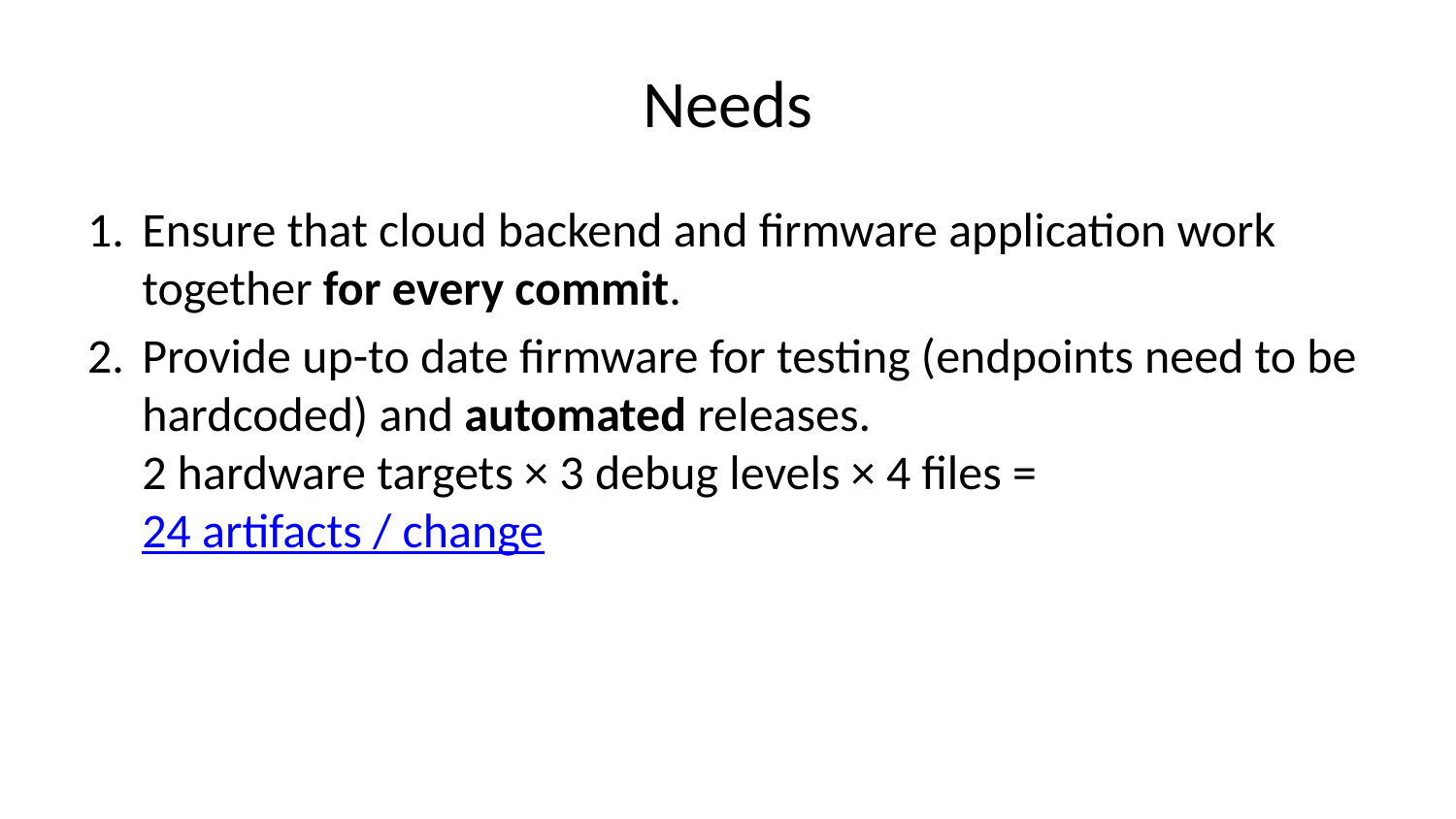#### QA resources closed-source

#### Firmware build pipeline for the **open-source** sample applications is **closed source**.

Pipeline to run tests is **closed source**, too.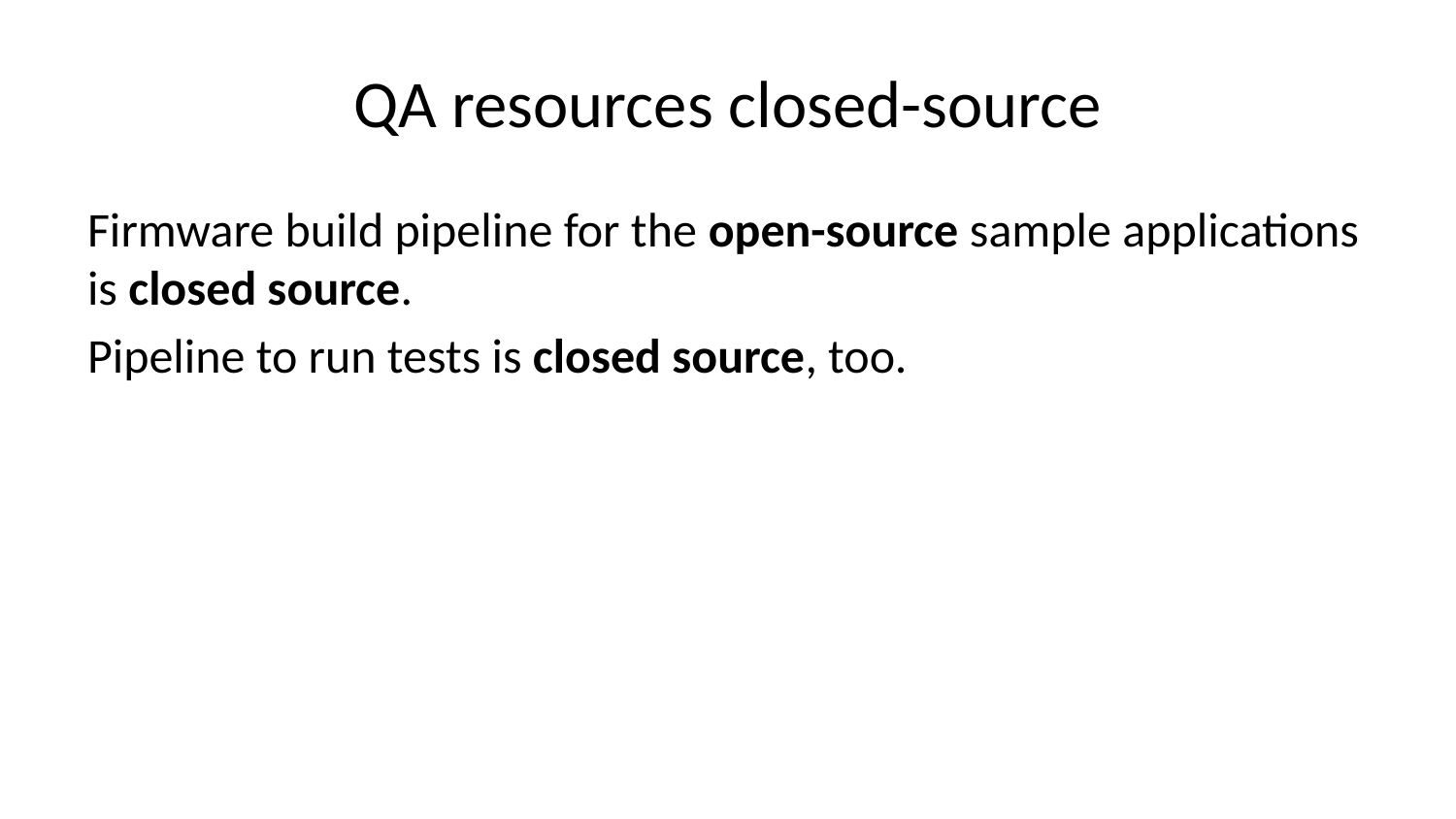# My Goals

Test firmware automatically for every change.

- because Continuous Delivery **solves all your problems** (don't trust me, read [Accelerate\)](https://itrevolution.com/book/accelerate/)
- on GitHub Actions (so others can see, copy, adapt, improve)
- more robust products = more \$\$\$ (and we don't want to end up on [@internetofshit\)](https://twitter.com/internetofshit).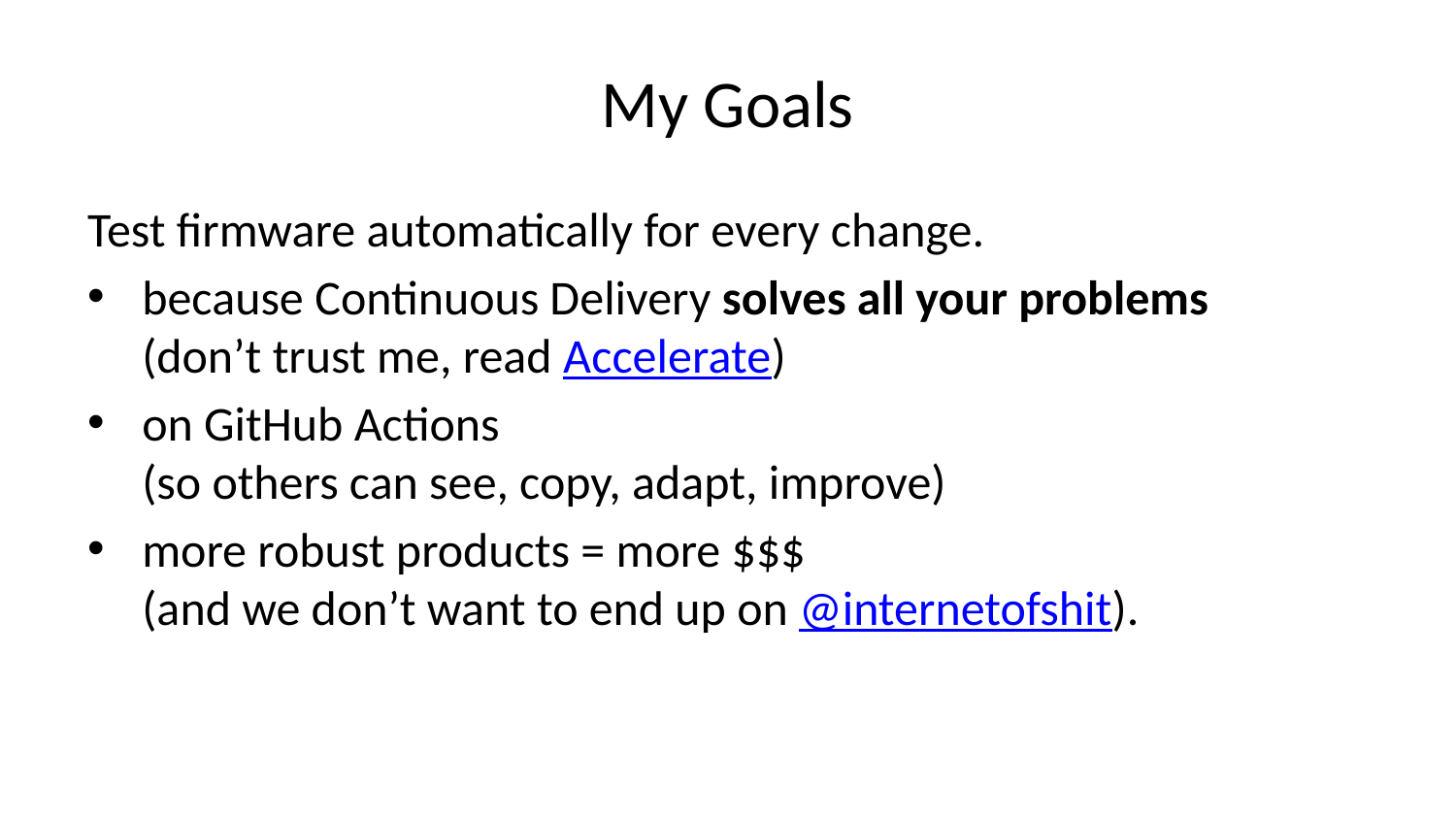### Accelerate



#### Accelerate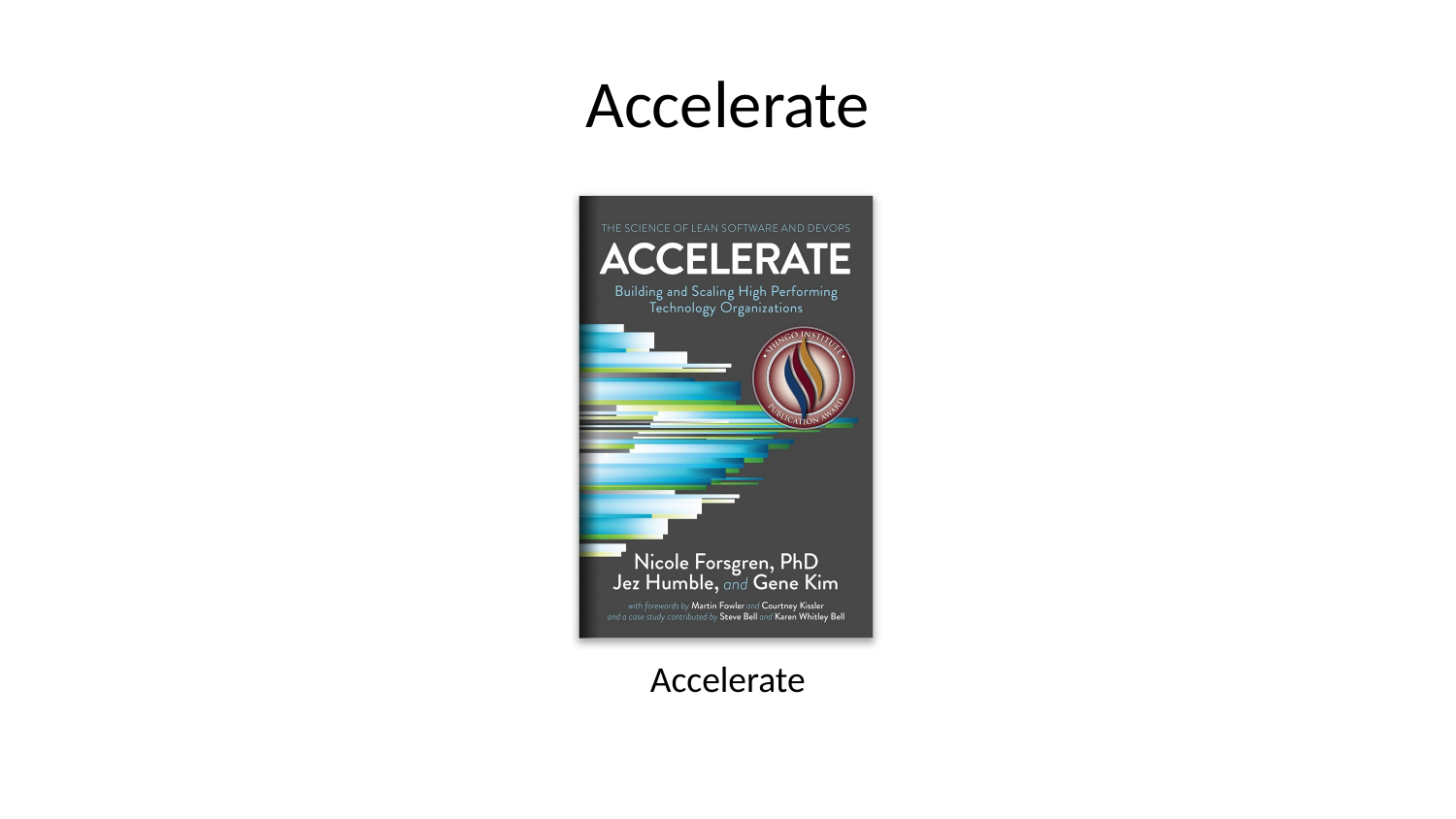## @internetofshit

 $\sim$ 



We're shopping for a new fridge. My wife is wondering why I'm dead set against a fridge with WiFi @internetofshit



2:45 PM - Jan 20, 2022 - Twitter for iPhone

384 Retweets 23 Ouote Tweets 2.410 Likes

#### internetofshit Twitter account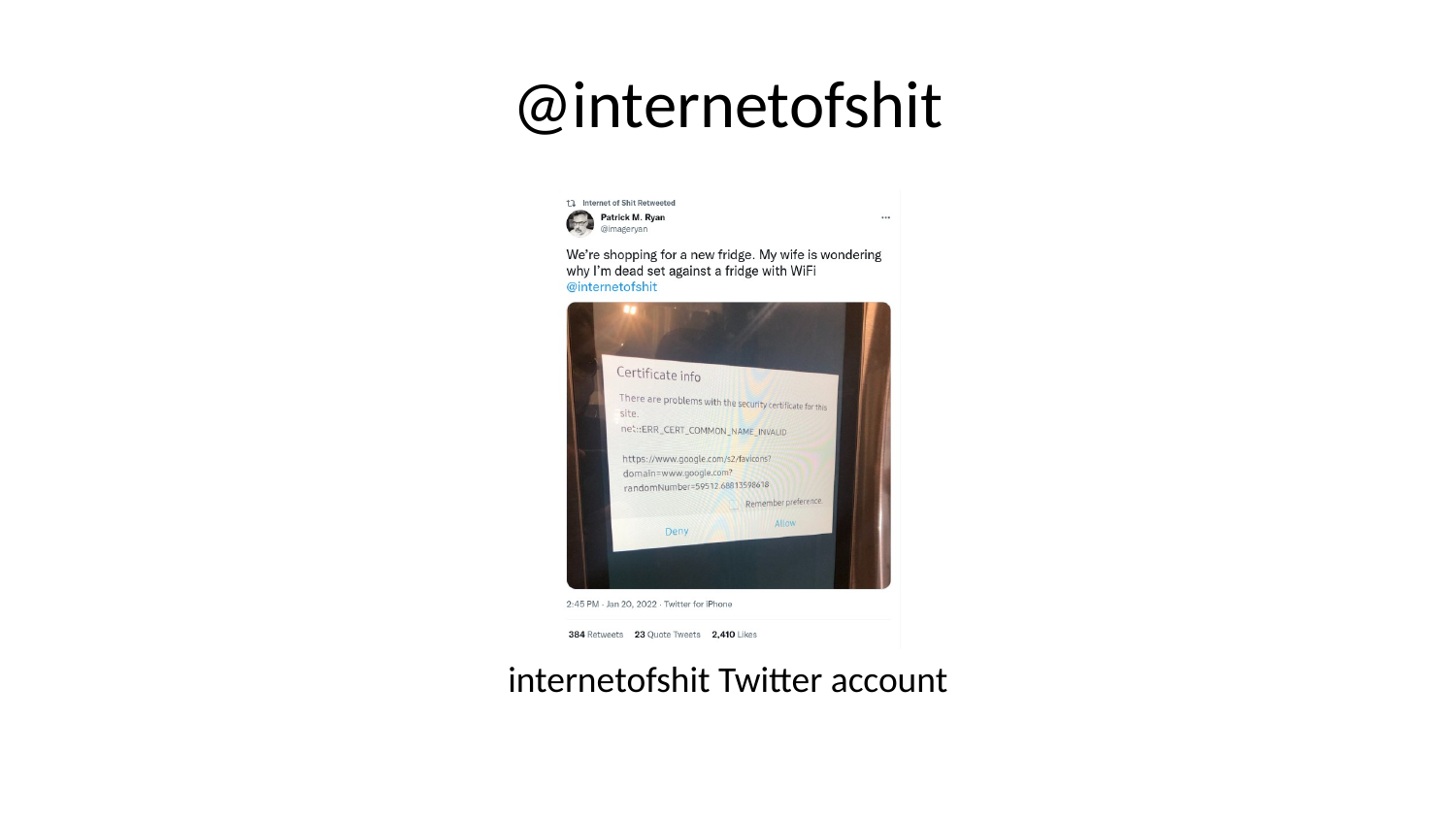#### Problems and Solutions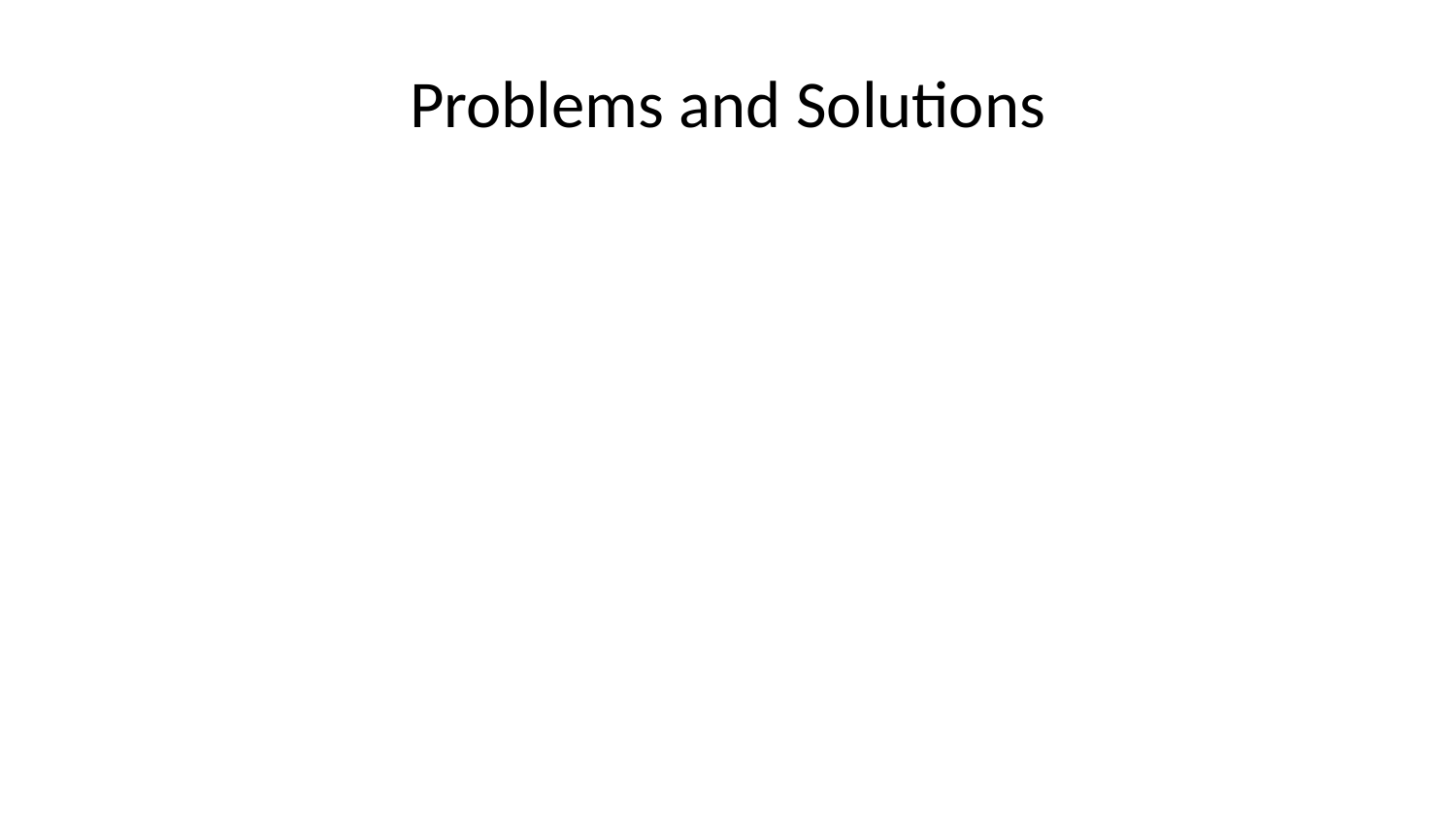## Problem #1

Setting up system for building firmware in the SDK is only documented as a manual process.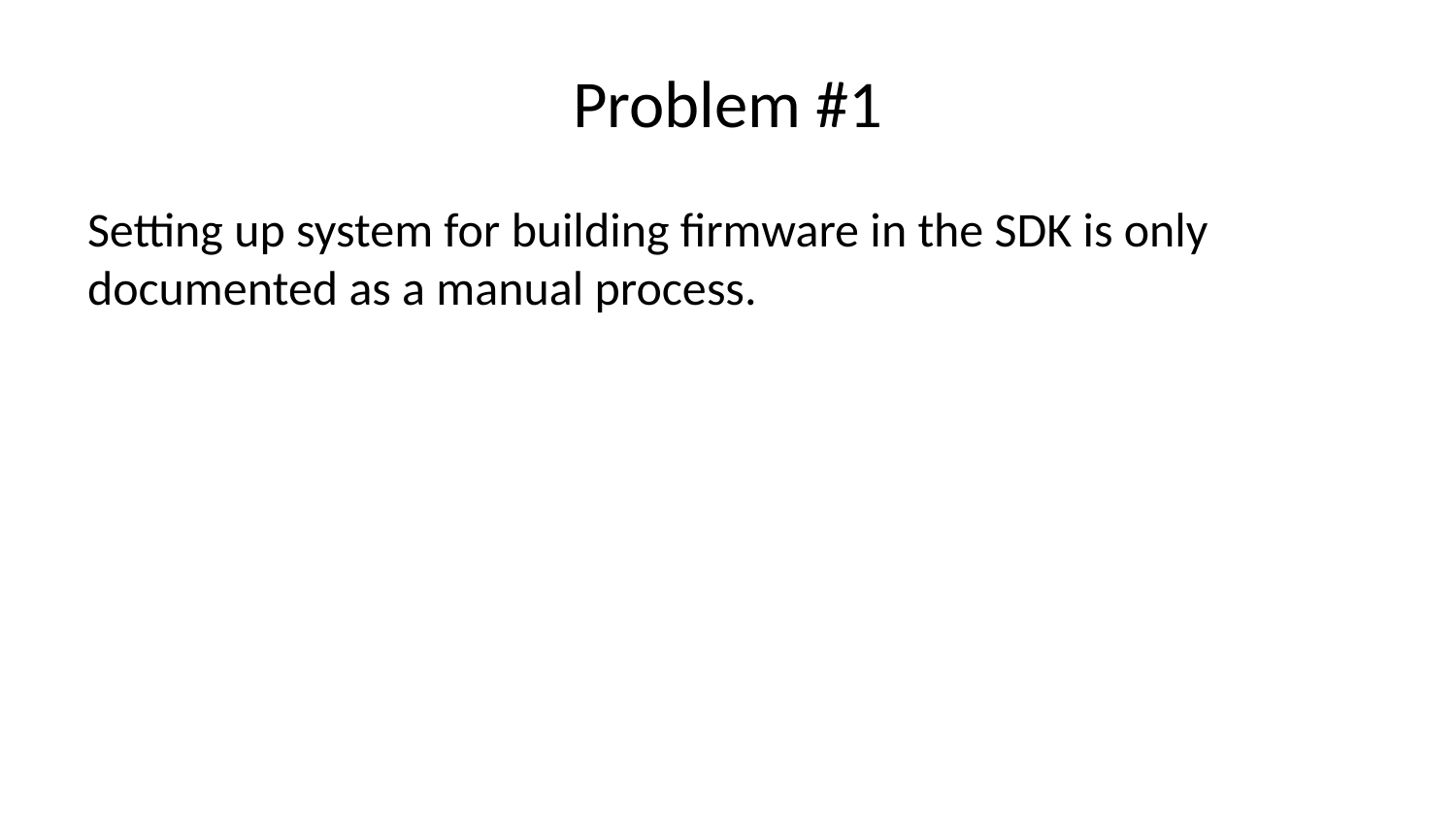## Solution: Docker

I've created a **Docker image** that provides all required dependencies.

- Nightly tests which build firmware application
- Generalized for all firmware samples and applications in the SDK (so others can re-use)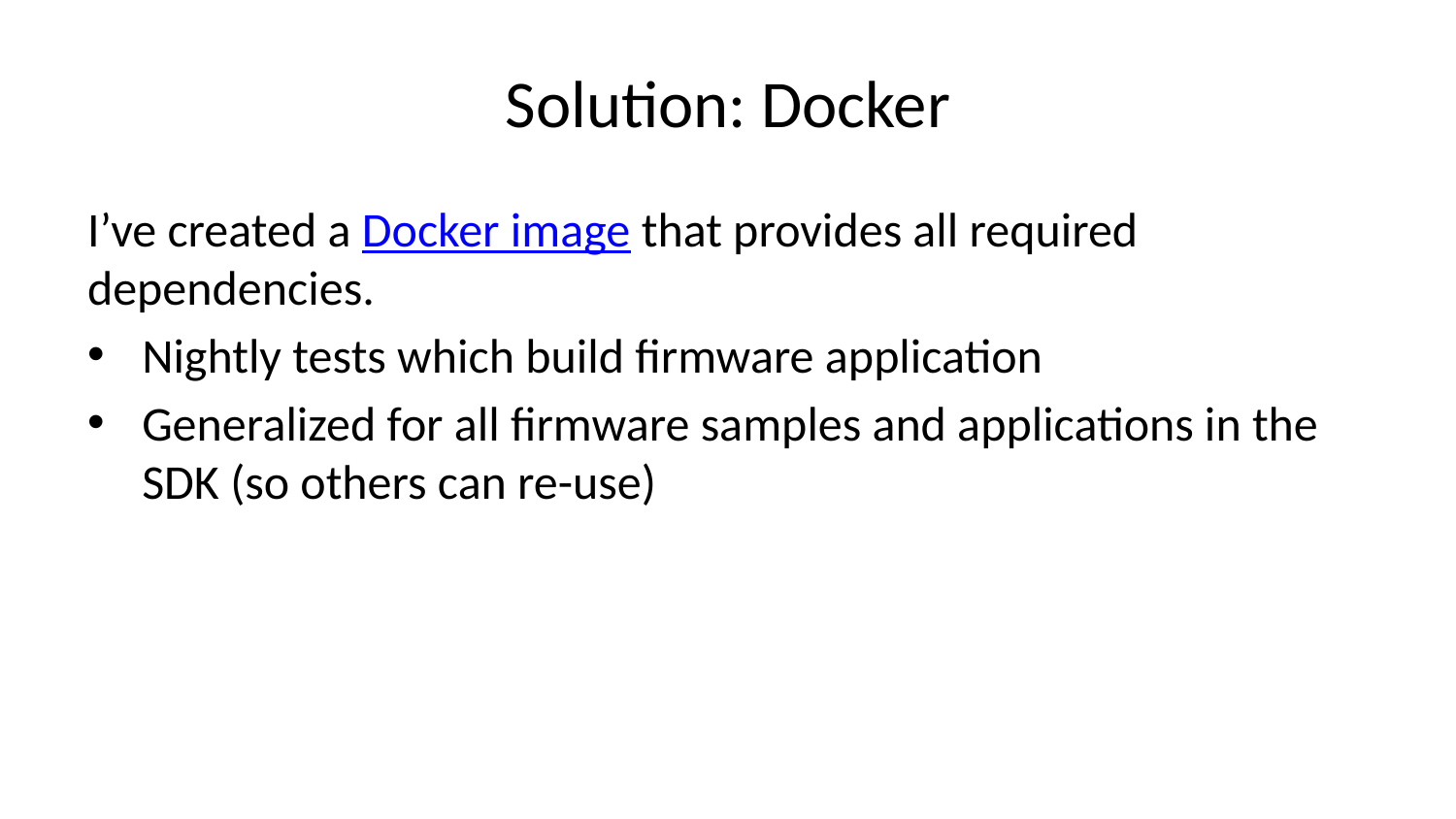### GitHub Actions <3 Docker

GitHub Actions support Docker, so I can now [build firmware from the SDK automatically!](https://github.com/NordicSemiconductor/asset-tracker-cloud-firmware-aws/blob/34d297f5fbfd43a1e6c55ab5e12d5ed7ee94655a/.github/workflows/build-and-release.yaml) [nRF Docker](https://github.com/NordicPlayground/nrf-docker)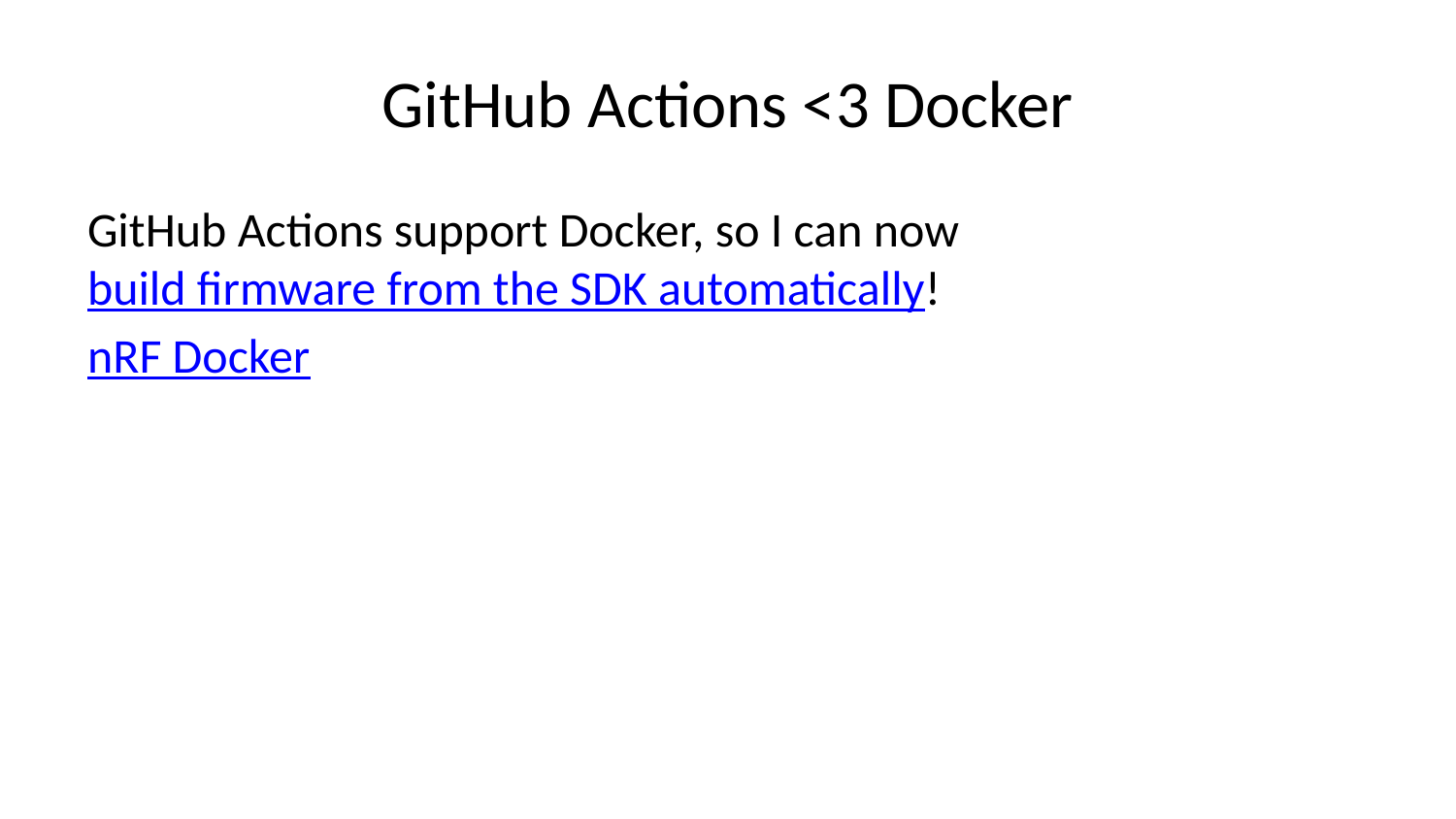## Warning: Docker is not deterministic!

If you are using this approach you must be aware that you are using software from many untrusted sources with all the consequences that brings.

- Docker images are not deterministic. At build time, dependencies are fetched from third-party sources and installed. These dependencies could also contain malicious code.
- The entire image creation and publication is automated (build on GitHub Actions, and served by Dockerhub), which means there are multiple systems that can be compromised, during and after publication.
- Through automation we only ensure that the application can be build.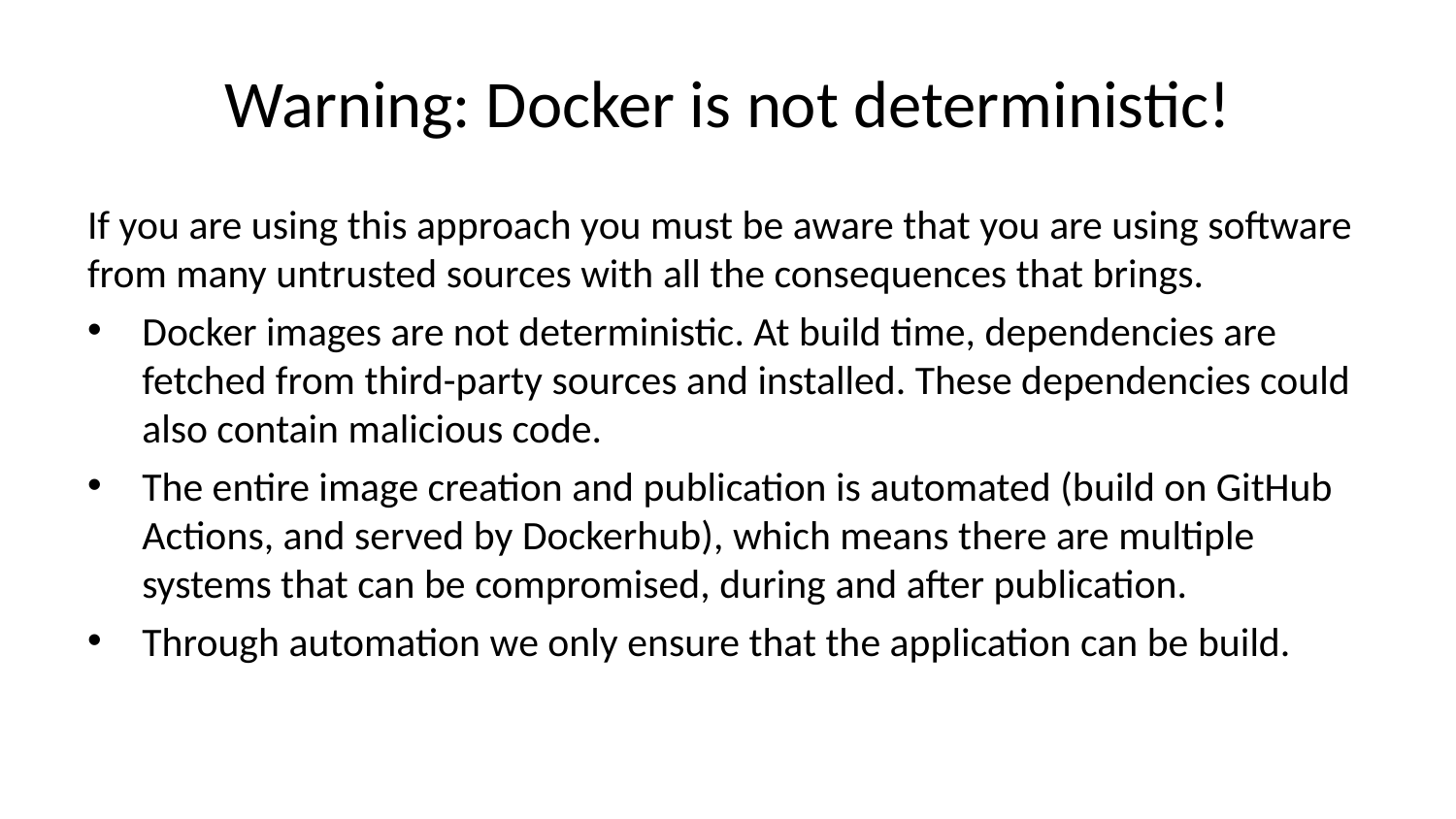## Problem #2

The SDK is a monorepo with a slow release cycle (months).

- The firmware application sample I am interested in is in a sub folder, but we want to *out-of-tree* development model: SDK as a dependency, not a fork.
- Has configuration for multiple cloud backends, but I am only interested in one.
- We want a short release cycle (hours—days).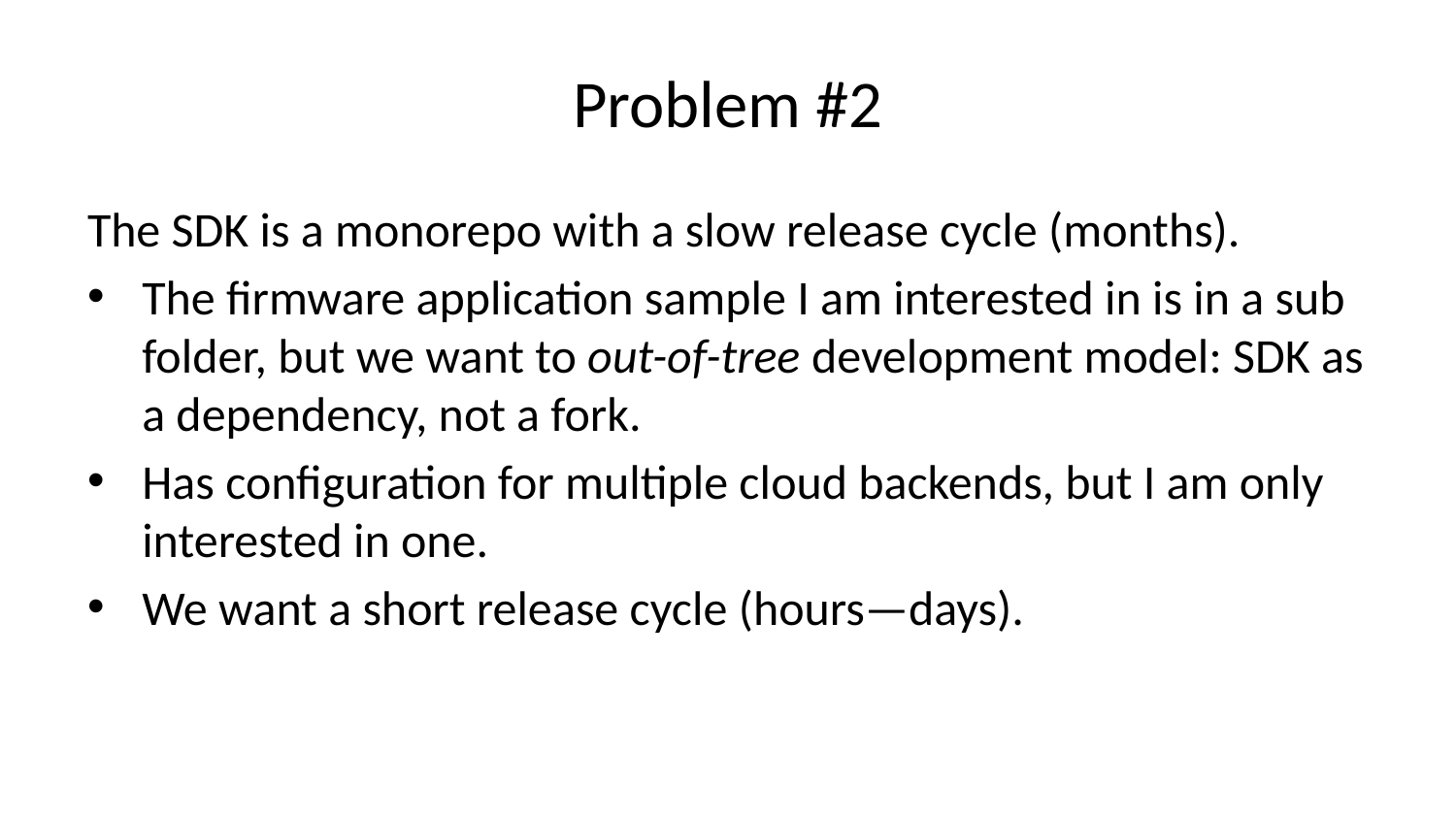## Solution: out-of-tree copy of subfolder

Use GitHub Actions to copy subfolder into [seperate repository.](https://github.com/NordicSemiconductor/asset-tracker-cloud-firmware-aws/)

- Takes customers/users perspective.
- Pulls in SDK as a dependency.
- One repo per cloud-provider [\(AWS,](https://github.com/NordicSemiconductor/asset-tracker-cloud-firmware-aws/) [Azure,](https://github.com/NordicSemiconductor/asset-tracker-cloud-firmware-azure/) ...)
	- cloud abstraction to support multiple cloud backends is not used by customers in practice.
- Introduces [semantic release](https://github.com/semantic-release/semantic-release) on commit (not done in the SDK release process), because **[CONTINUOUS DELIVERY](https://itrevolution.com/book/accelerate/)**!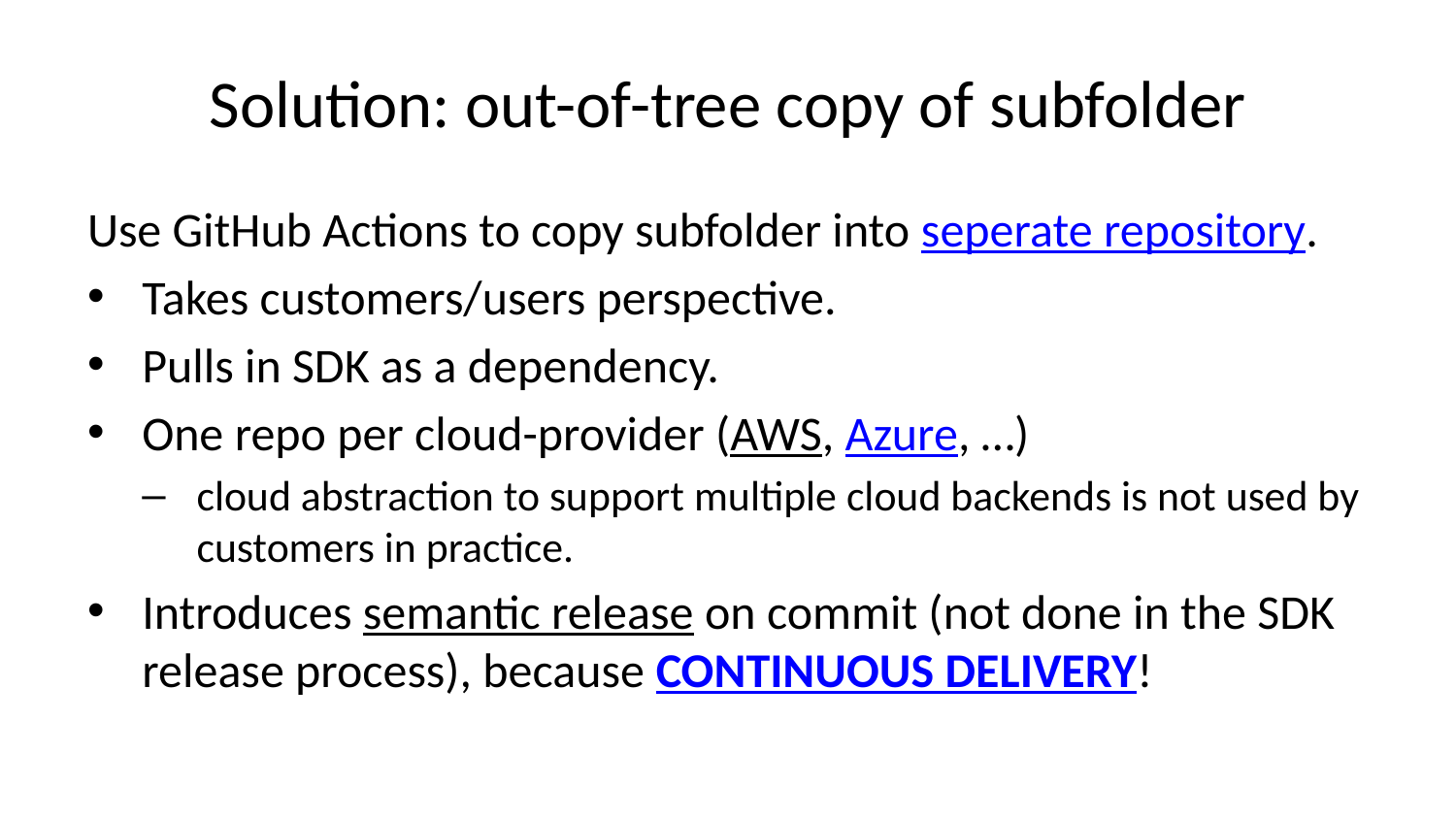## Problem #3

Can't use emulation (e.g. running in QEMU).

• removes entire network stack, so tests do not cover huge problem surface.

A lot of problems during testing are because of connection issues (TLS):

- certificates
- hostname(s)
- provisioning on the cloud side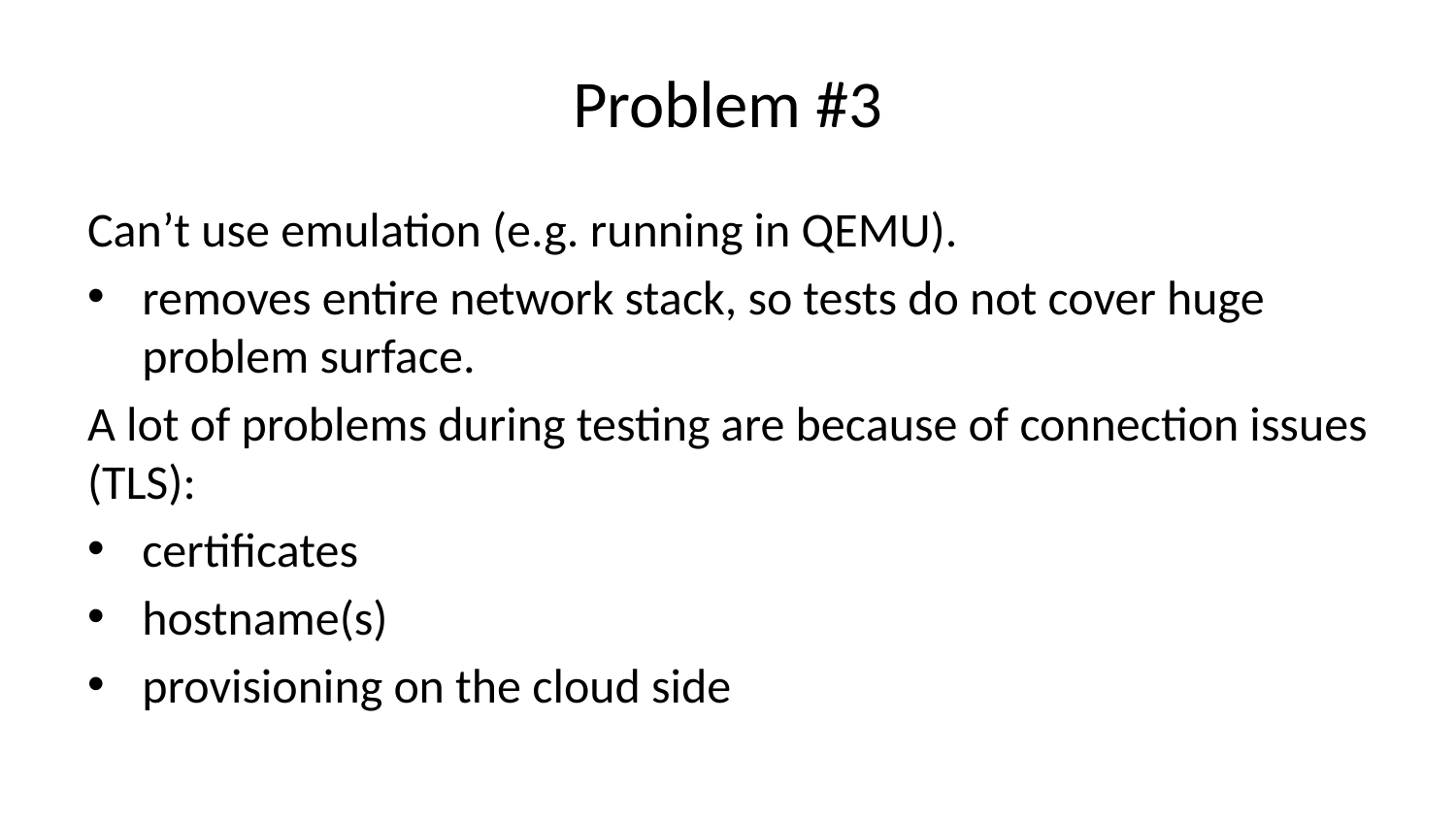### Solution: run on real hardware



Test Setup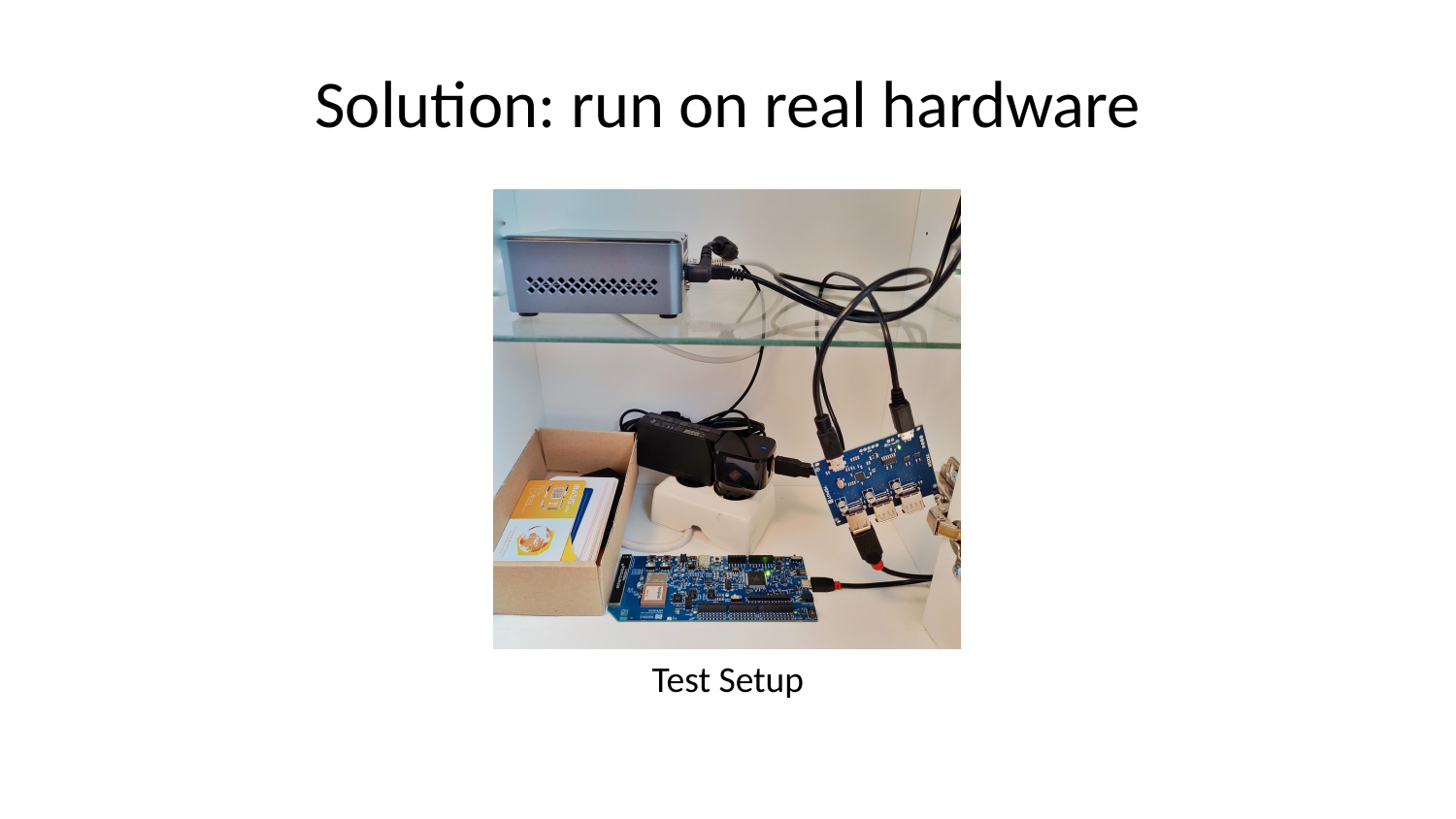# Workflow in GitHub Actions

- 1. Commit to repo triggers a GitHub Actions workflow
- 2. Compile firmware for test
- 3. Create credentials for device
- 4. Flash the firmware and credentials to the test board
- 5. Firmware boots, and (hopefully) connects to cloud
- 6. Test runner schedules FOTA
- 7. Test runner observes device activity (UART and in cloud) until success state reached, or timeout / error occurs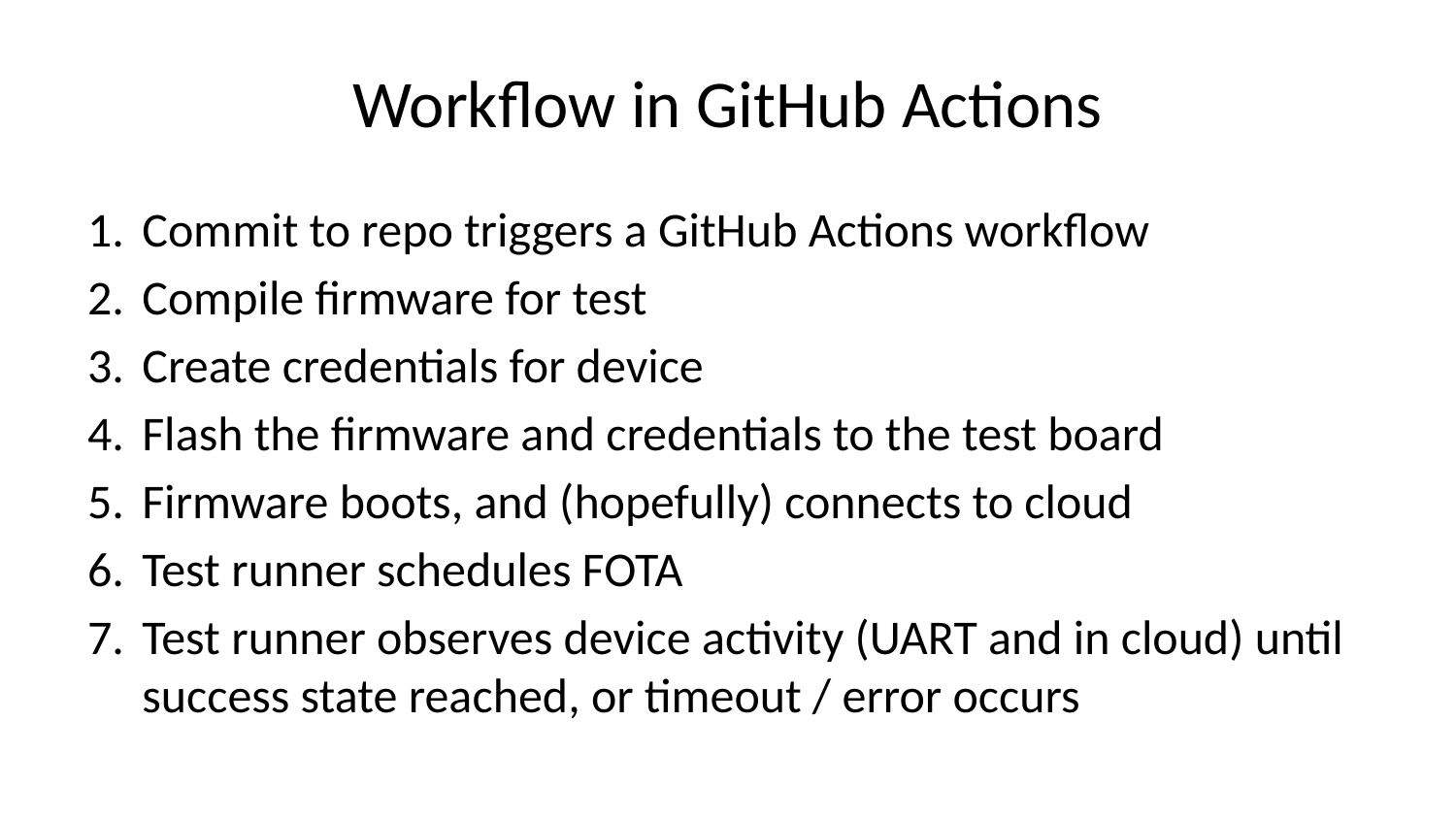## Compile firmware for test

Runs on a GitHub runner, pulls Docker image and compiles the firmware. HEX file is stored as artifact. [Source](https://github.com/NordicSemiconductor/asset-tracker-cloud-firmware-aws/blob/34d297f5fbfd43a1e6c55ab5e12d5ed7ee94655a/.github/workflows/build-and-release.yaml#L118)

```
docker run --rm -v ${PWD}:/workdir/project 
nordicplayground/nrfconnect-sdk:main \
  /bin/bash -c '\
     cd firmware && \
    west init -1 && \
    west update --narrow -o=--depth=1 && \
    west build -p always -b \S{{ matrix.board }} -- \
       -DOVERLAY_CONFIG="overlay-aws.conf;overlay-pgps.conf;overlay-
debug.conf;asset-tracker-cloud-firmware-aws.conf;firmware.conf" \
       -DEXTRA_CFLAGS="-Werror=format-truncation"\
 '
```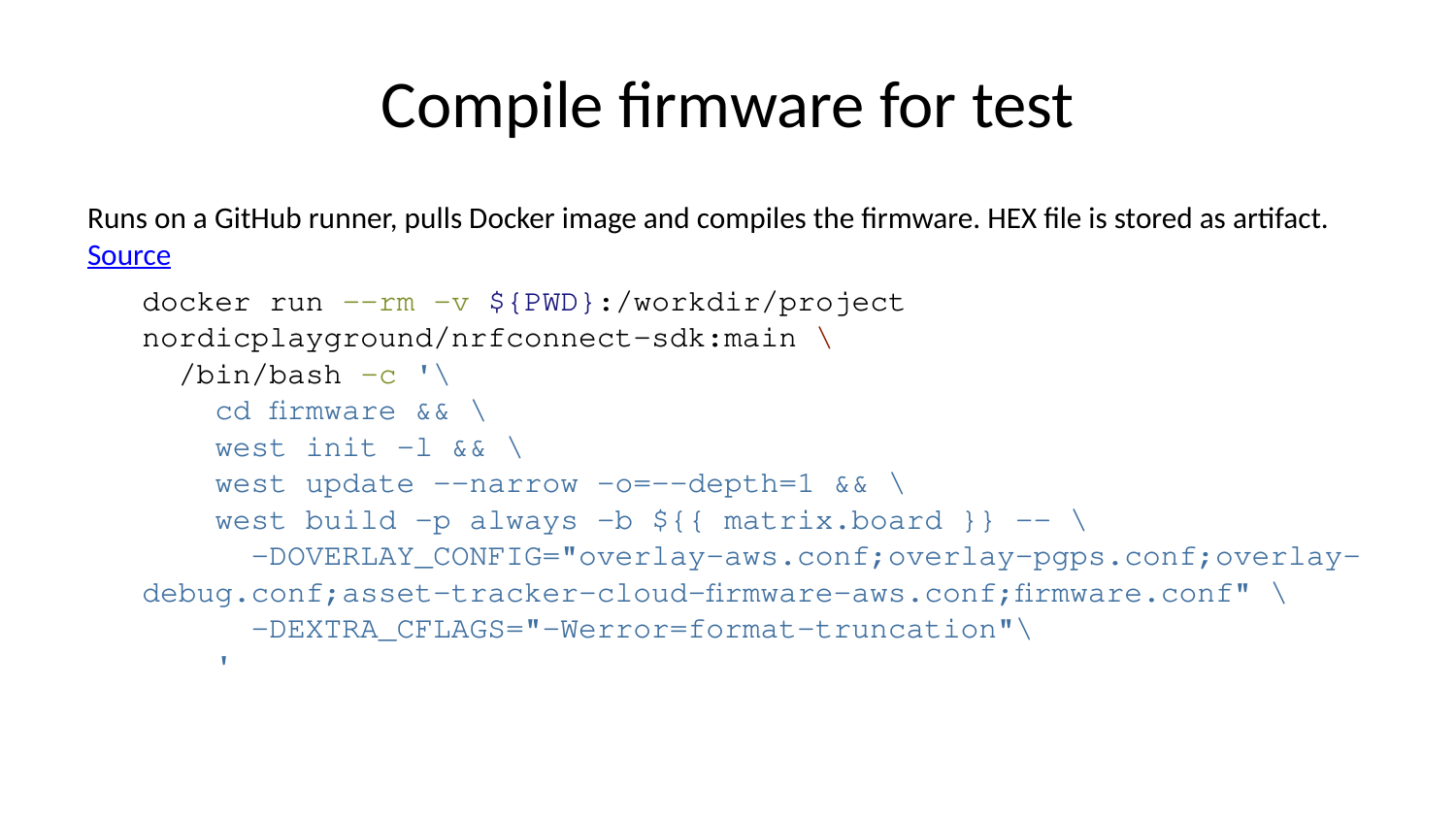## Create credentials for device

Runner creates a certificate for a device with a unique and random name.

Repository has intermediate CA certificate, which can be used to create device certificates.

Certificate is stored as artifact (so it can be accessed by other jobs later).

**[Source](https://github.com/NordicSemiconductor/asset-tracker-cloud-firmware-aws/blob/34d297f5fbfd43a1e6c55ab5e12d5ed7ee94655a/.github/workflows/build-and-release.yaml#L195-L210)**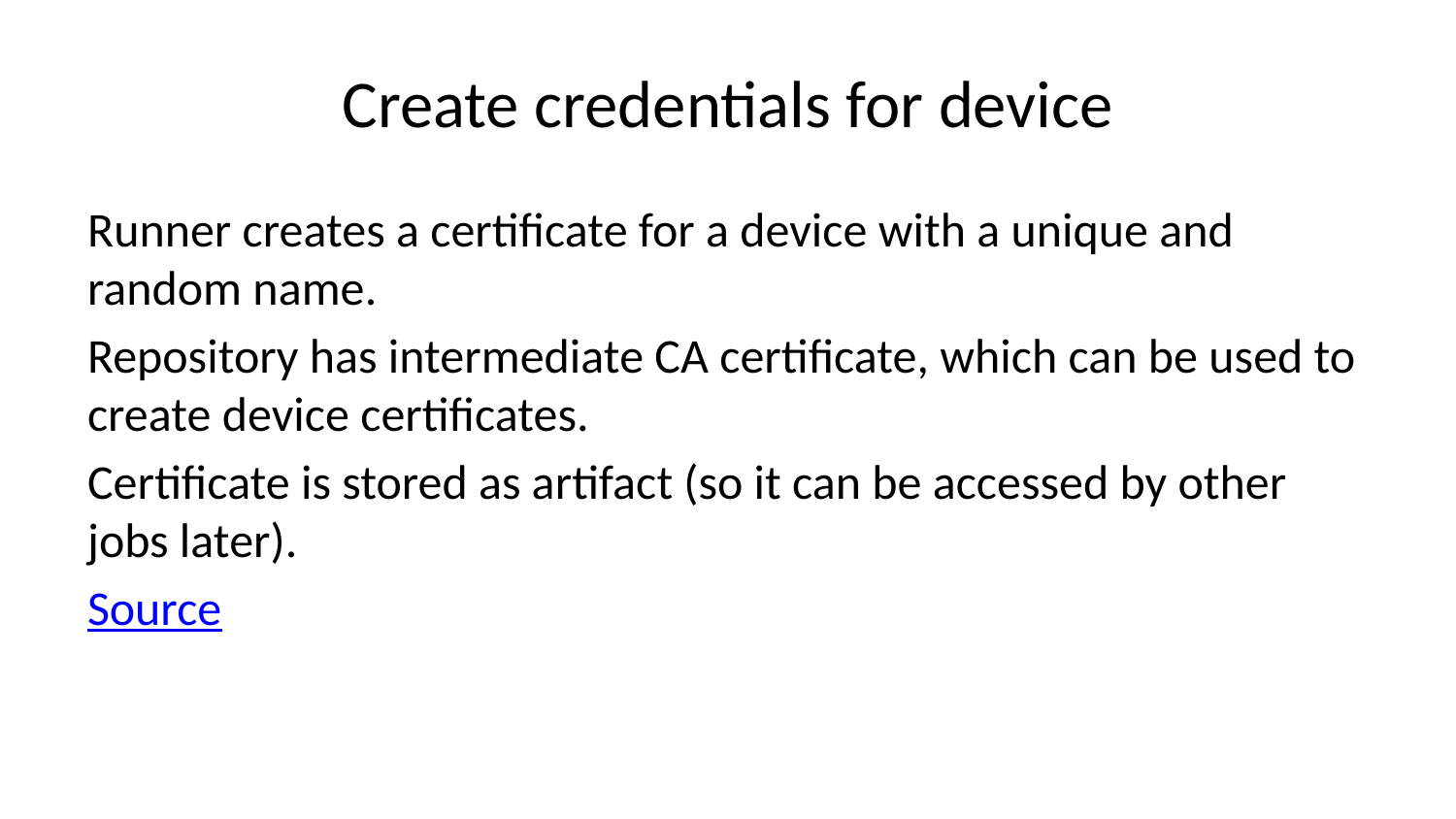# Flash the firmware and credentials to the test board

On a [self-hosted runner,](https://docs.github.com/en/actions/hosting-your-own-runners/about-self-hosted-runners) with a development kit attached, the firmware and the certificates are flashed onto the development kit.

- Started with RaspberryPI (ARM64 is supported by Segger)
- Now Ubuntu on an Intel NUC (more enjoyable to work with)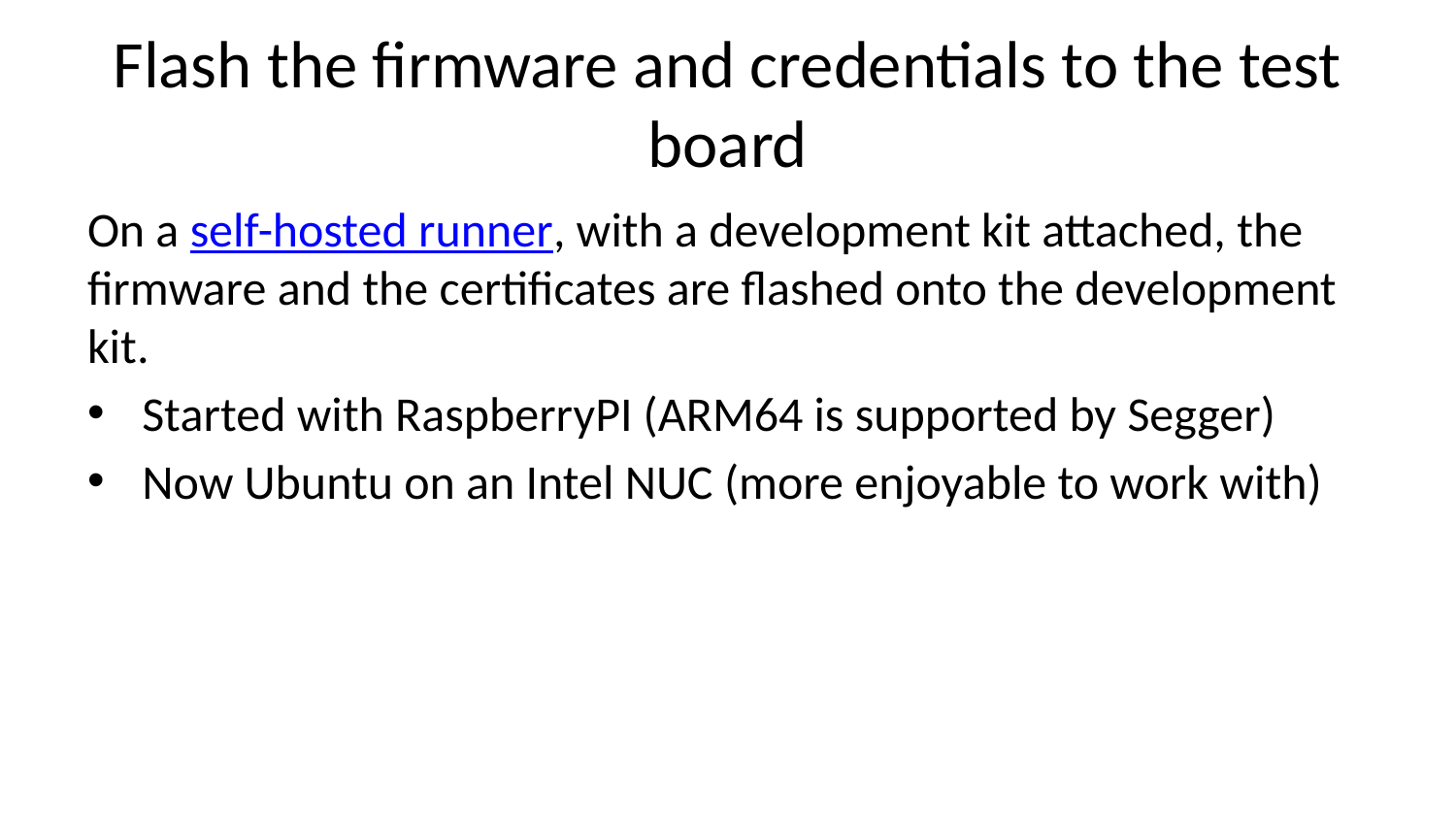### Power cycle!

#### There are all kinds of reasons why devices crash, so turning it on and off again is needed (power cycle).



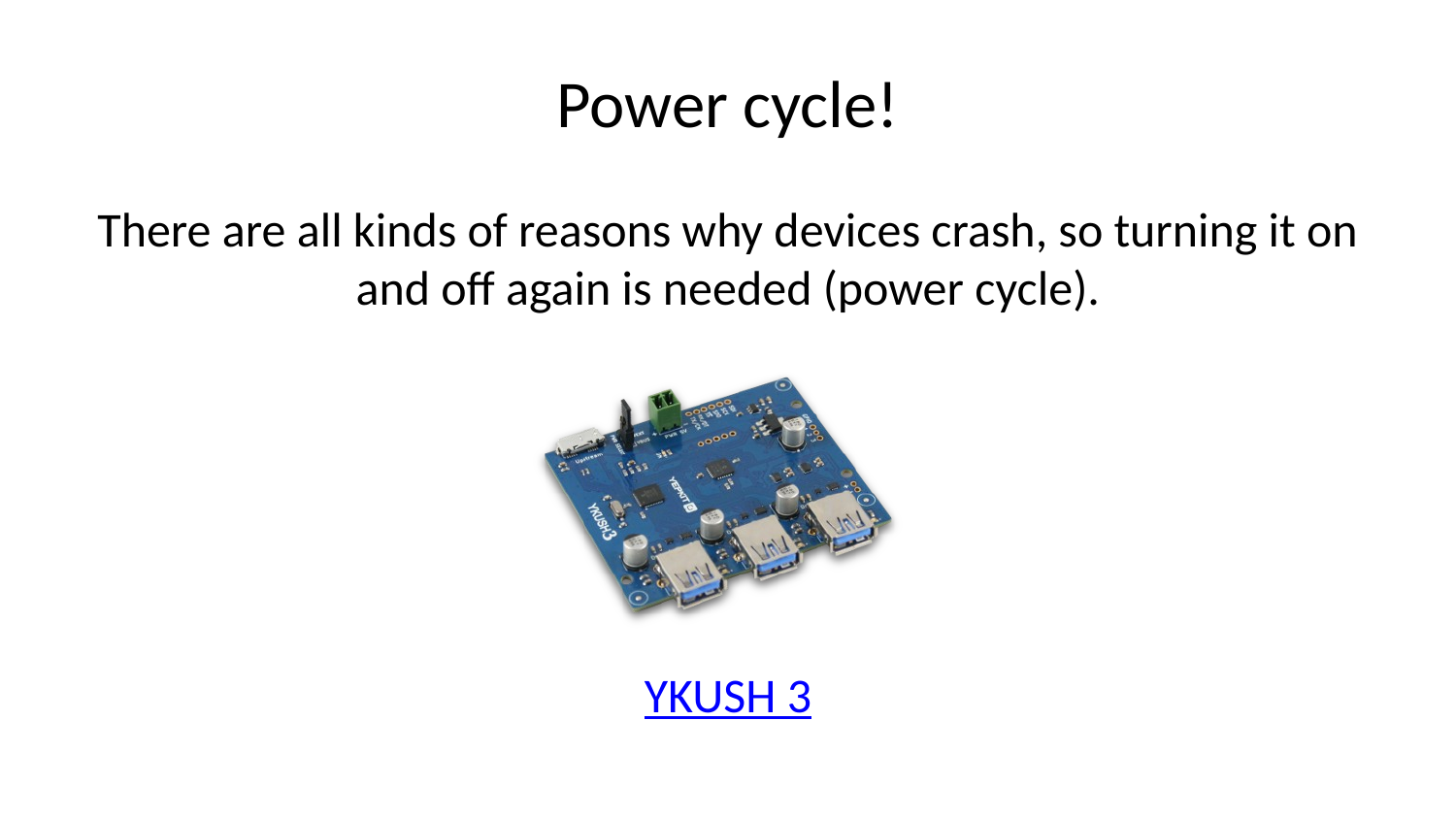# Firmware boots, and (hopefully) connects to the cloud

#### \*\*\*\*\*\*\*\*\*\*\*\*\*\*\*\*\*\*\*\*\*\*\*\*\*\*\*\*\*\*\*\*\*\*\*\*\*\*\*\*\*\*\*\*

The Asset Tracker v2 has started

Version: 67bcbead-original

Client ID: a11d8e1b-9751-4036-9deb-0ed875c1ded2

Cloud: AWS IoT

Endpoint: abcdef12345678-ats.iot.eu-west1.amazonaws.com \*\*\*\*\*\*\*\*\*\*\*\*\*\*\*\*\*\*\*\*\*\*\*\*\*\*\*\*\*\*\*\*\*\*\*\*\*\*\*\*\*\*\*\*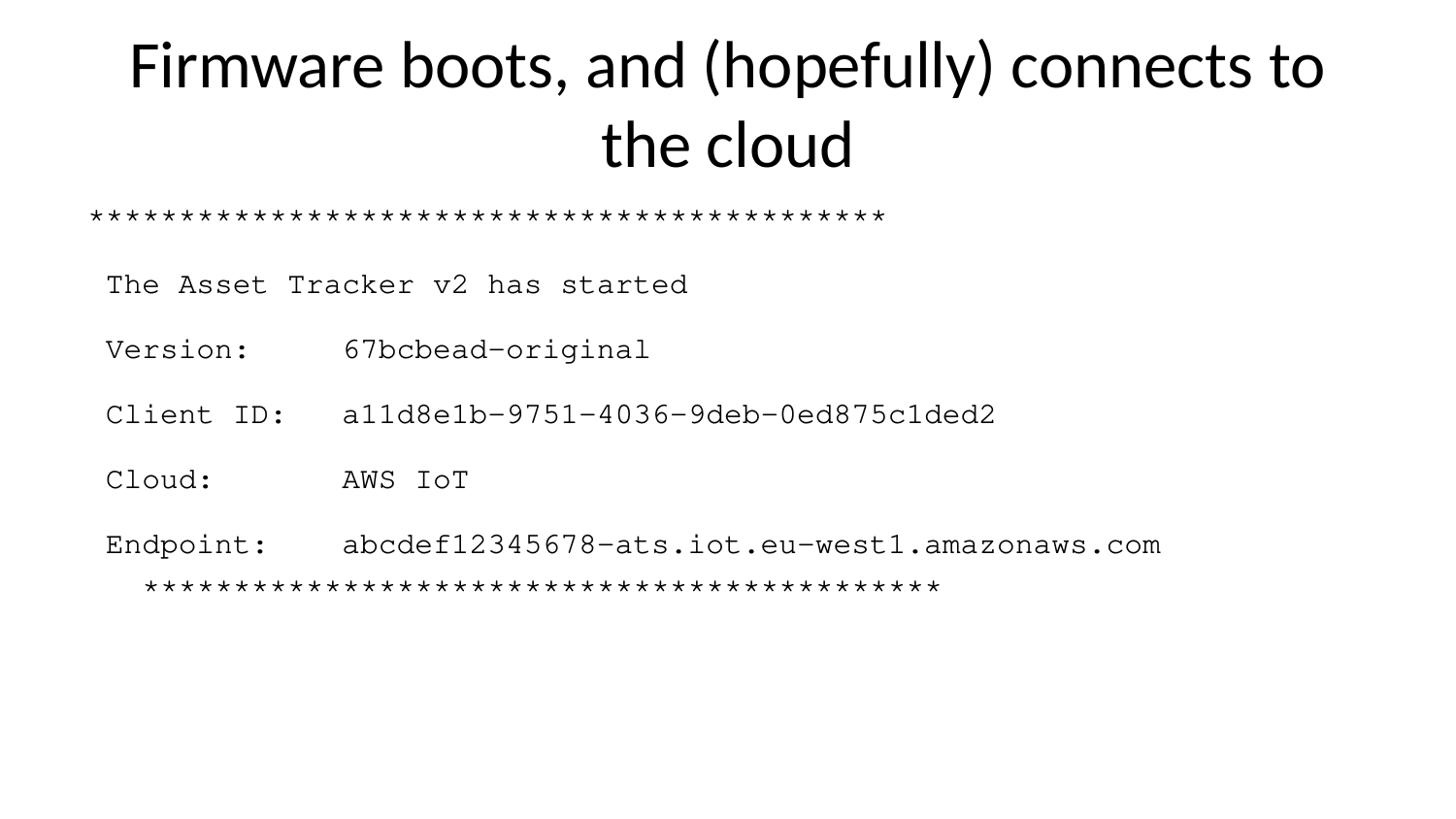## Test runner schedules FOTA

The test runner waits for the device to connect to the cloud (until it writes to its shadow), then schedules a FOTA.

# Device has connected and reported device information. <dbg> aws\_iot\_integration: aws\_iot\_event\_handler: AWS\_IOT\_EVT\_CONNECTED

# FOTA job "db572411-d7da-4c32-8f0c-5684e84c9242" created.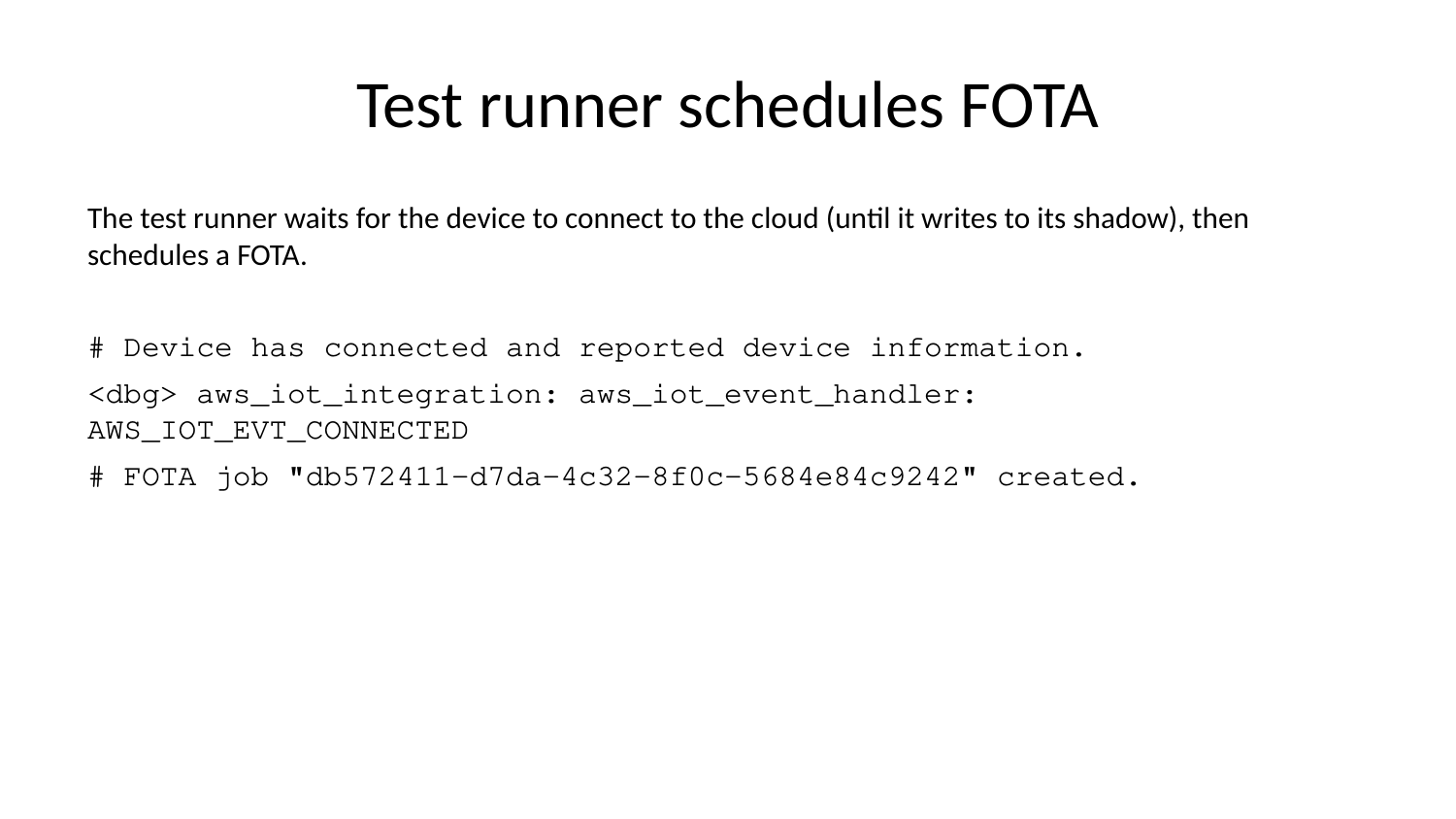#### Device downloads FOTA image

<inf> download\_client: Downloading: a11d8e1b.bin [0]

<dbg> ui\_module: state\_set:

...

State transition STATE\_RUNNING --> STATE\_FOTA\_UPDATING

<inf> download\_client: Downloaded 1024/286472 bytes (0%)

<inf> download\_client: Downloaded 286472/286472 bytes (100%) <inf> download\_client: Download complete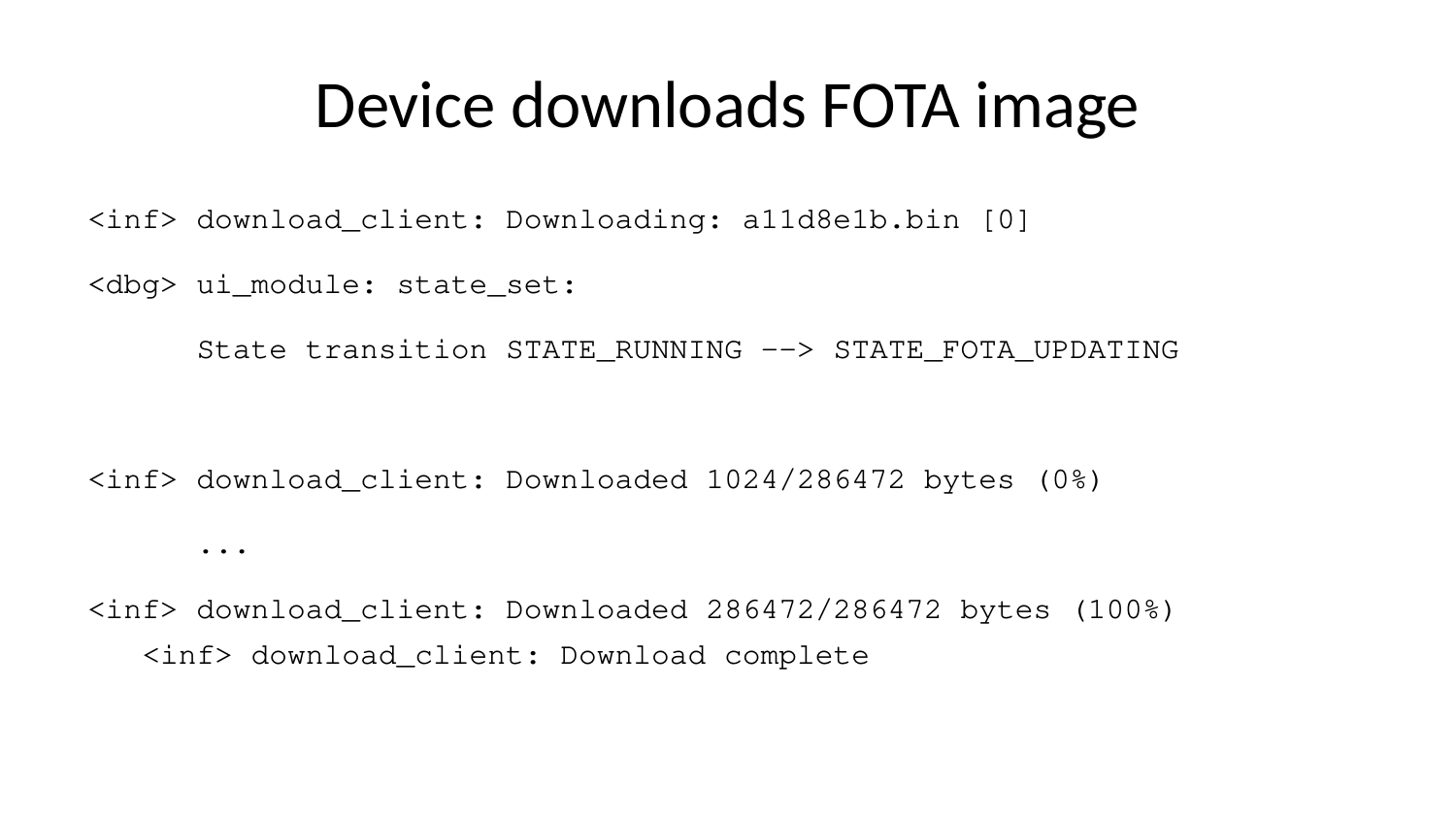### Device flashes FOTA image and reboots

<dbg> STREAM\_FLASH: stream\_flash\_erase\_page: Erasing page at offset 0x000ef000

<inf> dfu\_target\_mcuboot: MCUBoot image-0 upgrade scheduled. Reset device to apply <inf> app\_event\_manager: MODEM\_EVT\_SHUTDOWN\_READY

<err> util\_module: Rebooting!

I: Starting bootloader

I: Primary image: magic=unset, swap\_type=0x1, copy\_done=0x3, image\_ok=0x3

- I: Secondary image: magic=good, swap\_type=0x2, copy\_done=0x3, image\_ok=0x3
- I: Boot source: none
- I: Swap type: test
- I: Bootloader chainload address offset: 0x10000
- I: Jumping to the first image slot

\*\*\* Booting Zephyr OS build 186cf4539e5a \*\*\*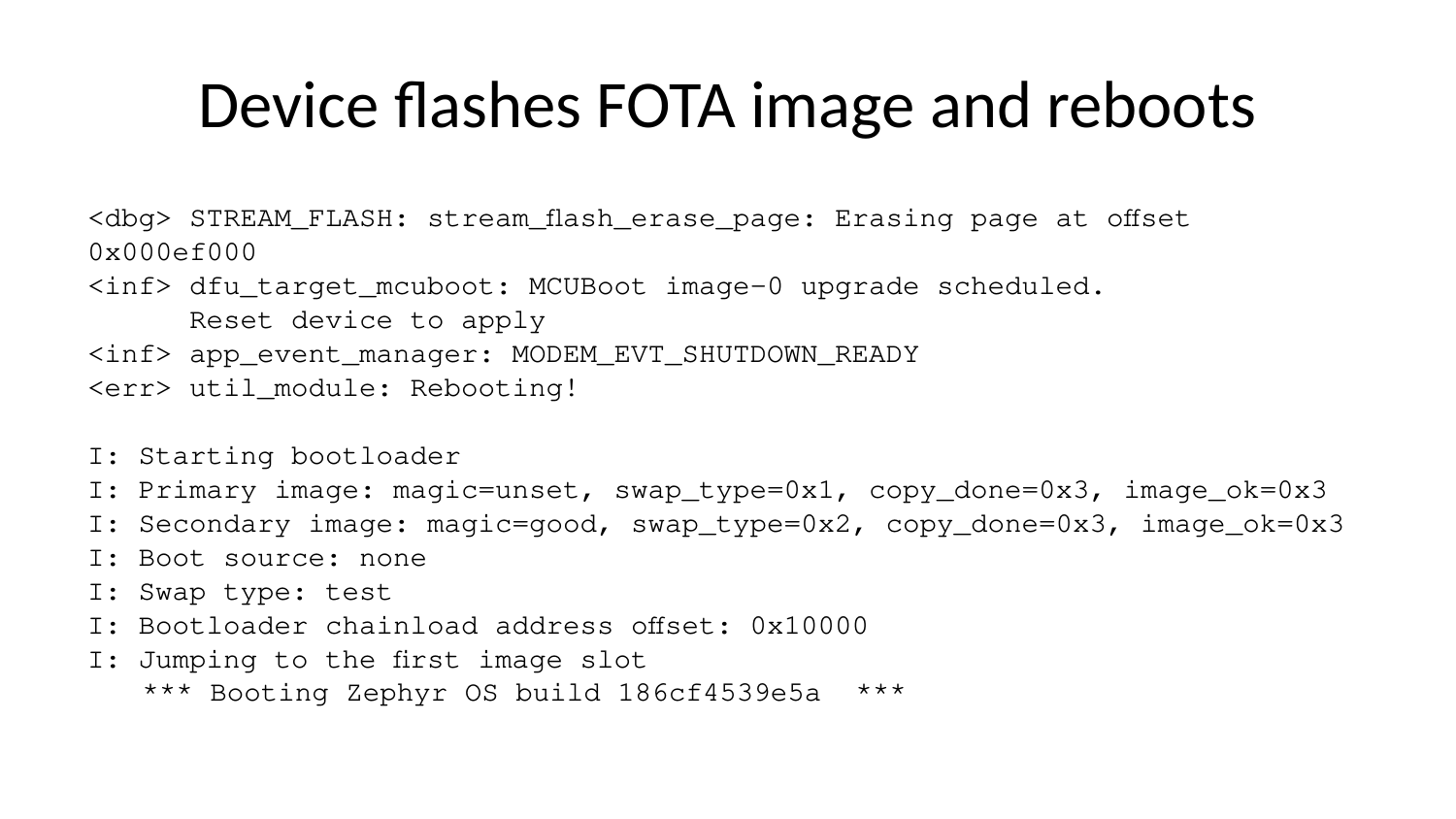#### Device reports new version to the cloud

\*\*\*\*\*\*\*\*\*\*\*\*\*\*\*\*\*\*\*\*\*\*\*\*\*\*\*\*\*\*\*\*\*\*\*\*\*\*\*\*\*\*\*\*

The Asset Tracker v2 has started

Version: 67bcbead-upgraded

Client ID: a11d8e1b-9751-4036-9deb-0ed875c1ded2

Cloud: AWS IoT

Endpoint: abcdef12345678-ats.iot.eu-west1.amazonaws.com \*\*\*\*\*\*\*\*\*\*\*\*\*\*\*\*\*\*\*\*\*\*\*\*\*\*\*\*\*\*\*\*\*\*\*\*\*\*\*\*\*\*\*\*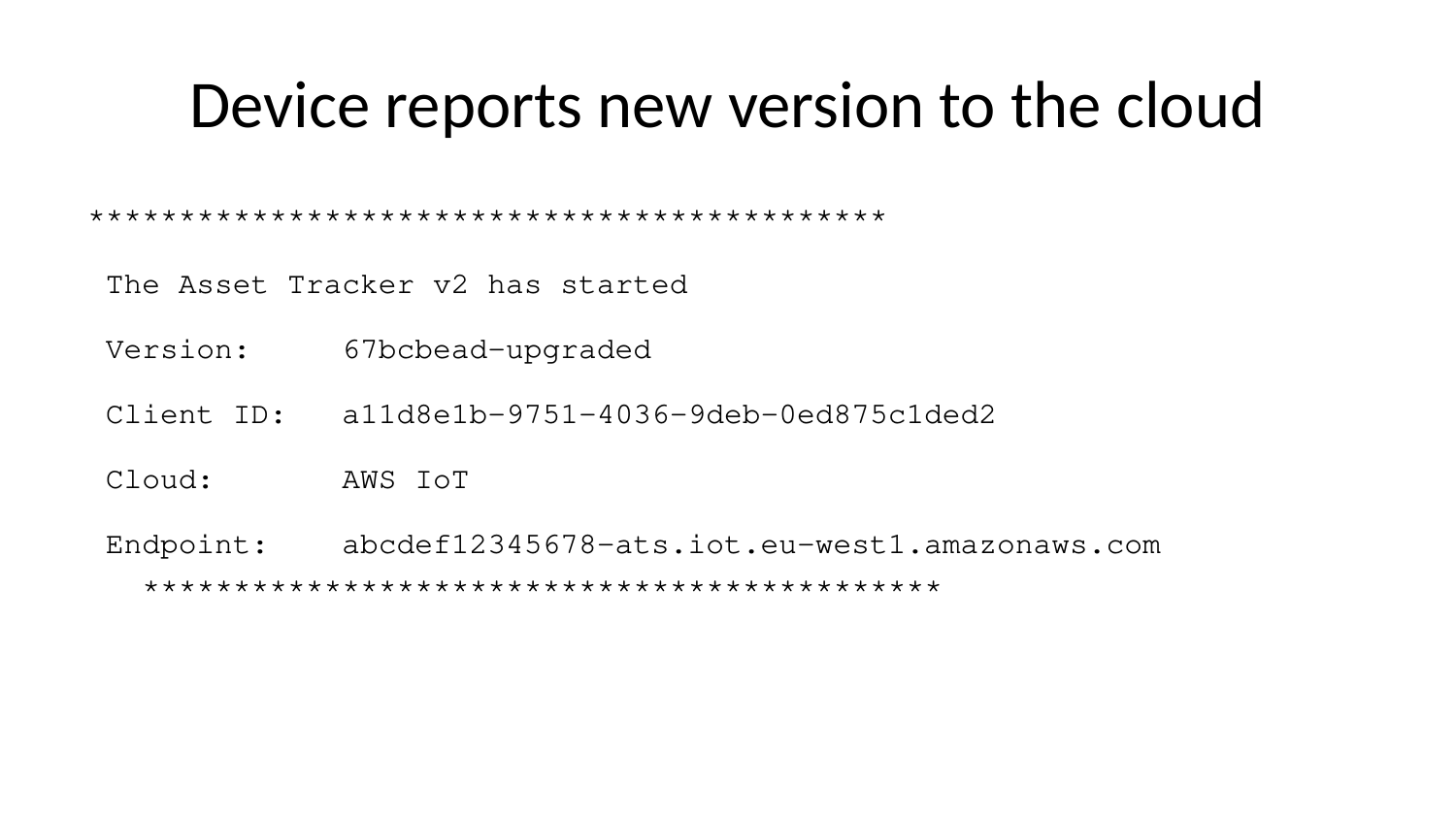## Observe device activity

Using UART we can immediately react on device output.

<endOn> Termination criteria seen: aws\_iot\_integration: cloud\_wrap\_init: Version: 67bcbead-upgraded

Nice, but:

- changes easily (spaces can break assertion)
- UART sometimes gets garbled (USB cables suck)

More hassle, than it's worth.

Store output, but don't depend on it for testing.

Treat device as black box: observe outcome on cloud side.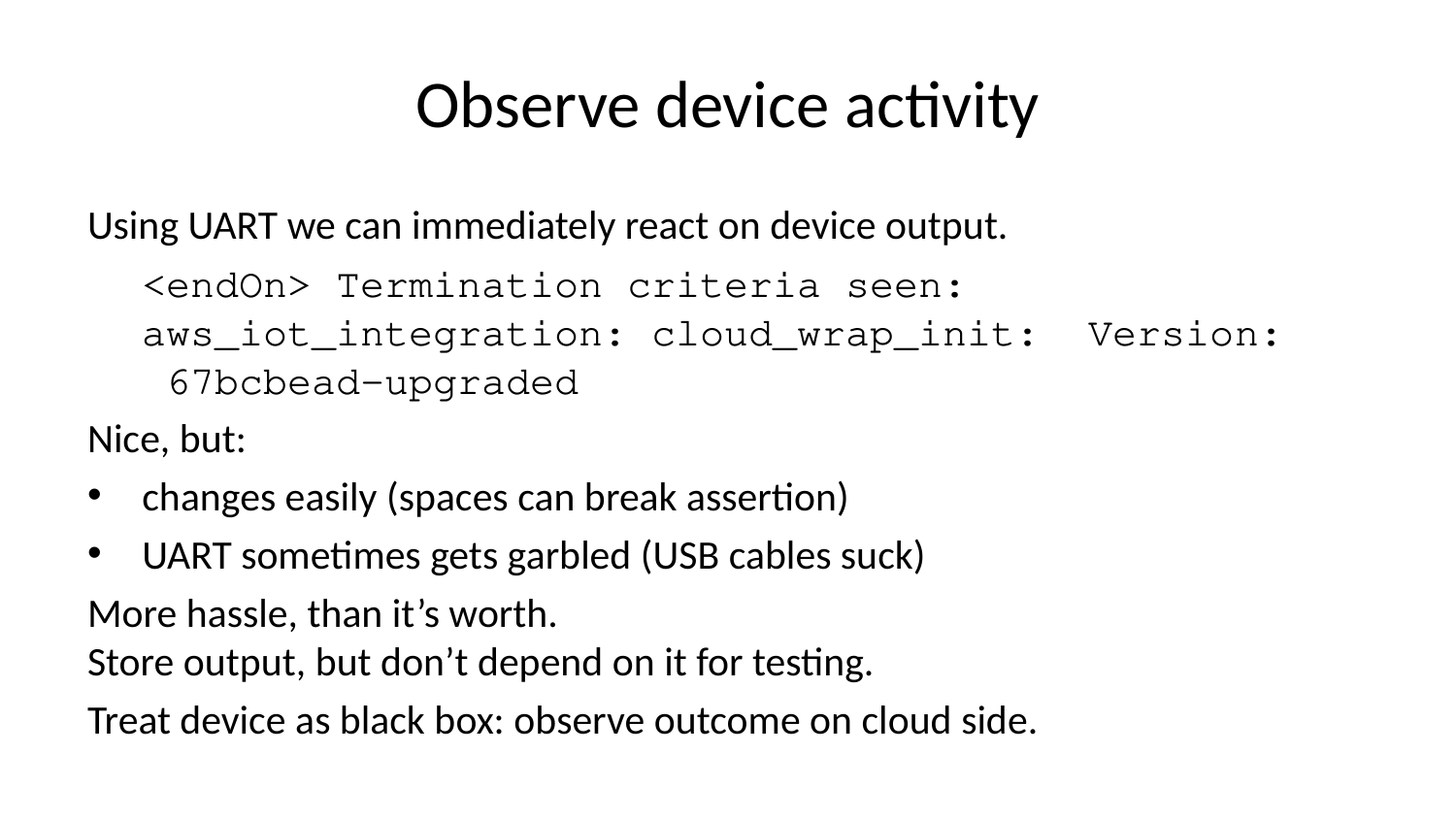## Test successfull!

We have now ensured, that

- the device can connect
- reports it's configuration to the cloud
- handles firmware-over-the-air updates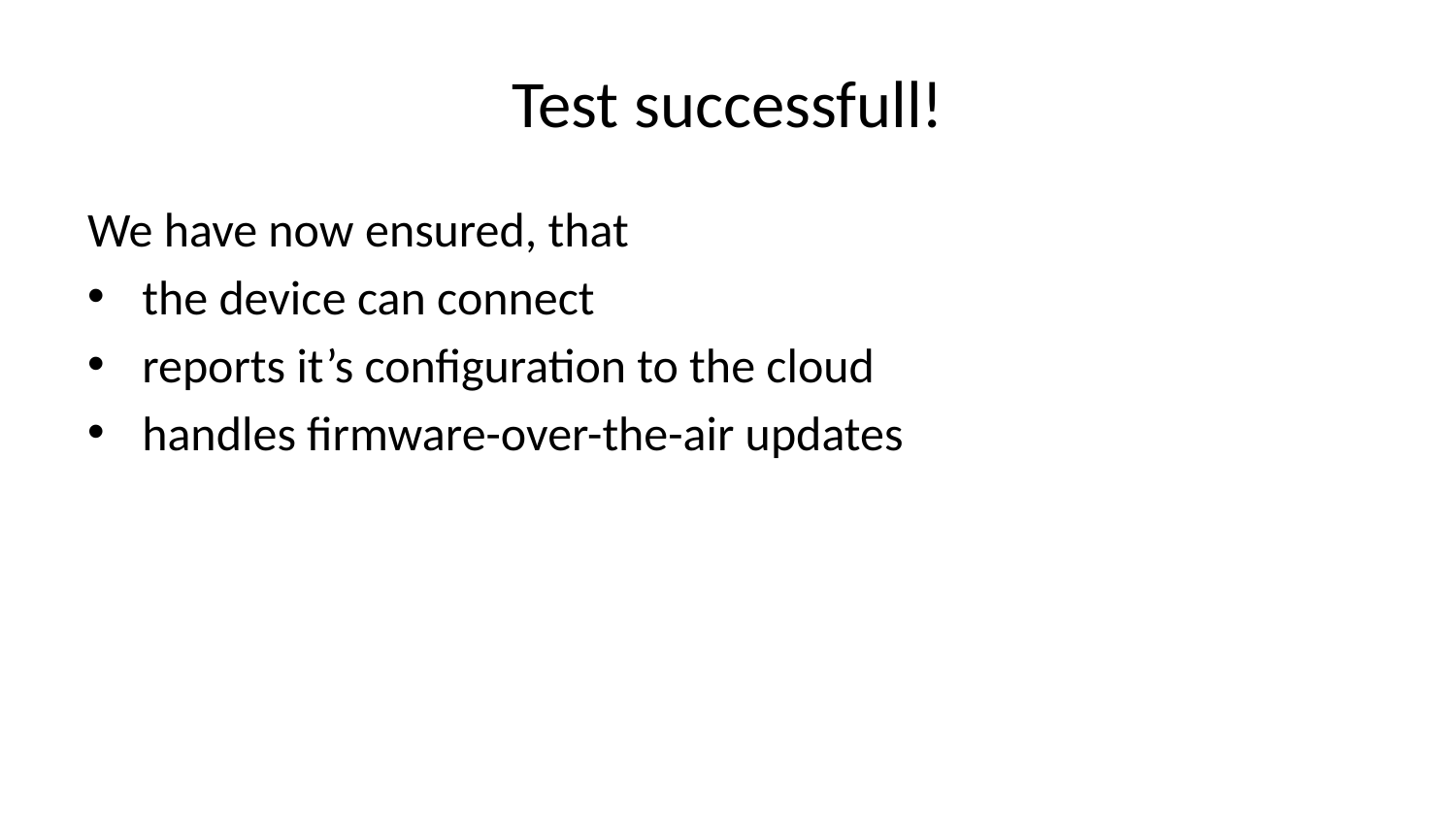#### **BDD scenario example**

Tests are describe in [BDD scenarios:](https://github.com/NordicSemiconductor/asset-tracker-cloud-firmware-aws/blob/c15489e4254cdfa83e115720a815e507bfeb2683/features/Connect.feature)

#### Feature: Connect

 $\overline{O}$  411ms

- I am run after the "Run the firmware" feature
- / I am authenticated with AWS key "\*\*\*" and secret "\*\*\*" @ 0ms

Scenario: Read reported state © 410ms

- / I execute "getThingShadow" of the AWS IotData SDK with @ 404ms
- F { "thingName": "a11d8e1b-9751-4036-9deb-0ed875c1ded2" }
- I parse "awsSdk.res.payload" into "shadow"  $\ddot{\textcircled{}}$  2ms
- v "shadow.state.reported" should match this JSON @ 1ms

F { "dev": { "v": { "modV": "mfw\_nrf9160\_1.3.1", "brdV": "nrf9160dk\_nrf9160", "appV": "67bcbead673f5a16908ef396b79e39 upgraded" } }, "cfg": { "gnsst": 60, "act": true, "actwt": 120, "mvres": 120, "mvt": 3600, "acct": 10 } }

Feature Summary: 0 failed, 0 skipped, 3 passed, 3 total Scenario Summary: 0 failed, 0 skipped, 4 passed, 4 total

#### BDD Tests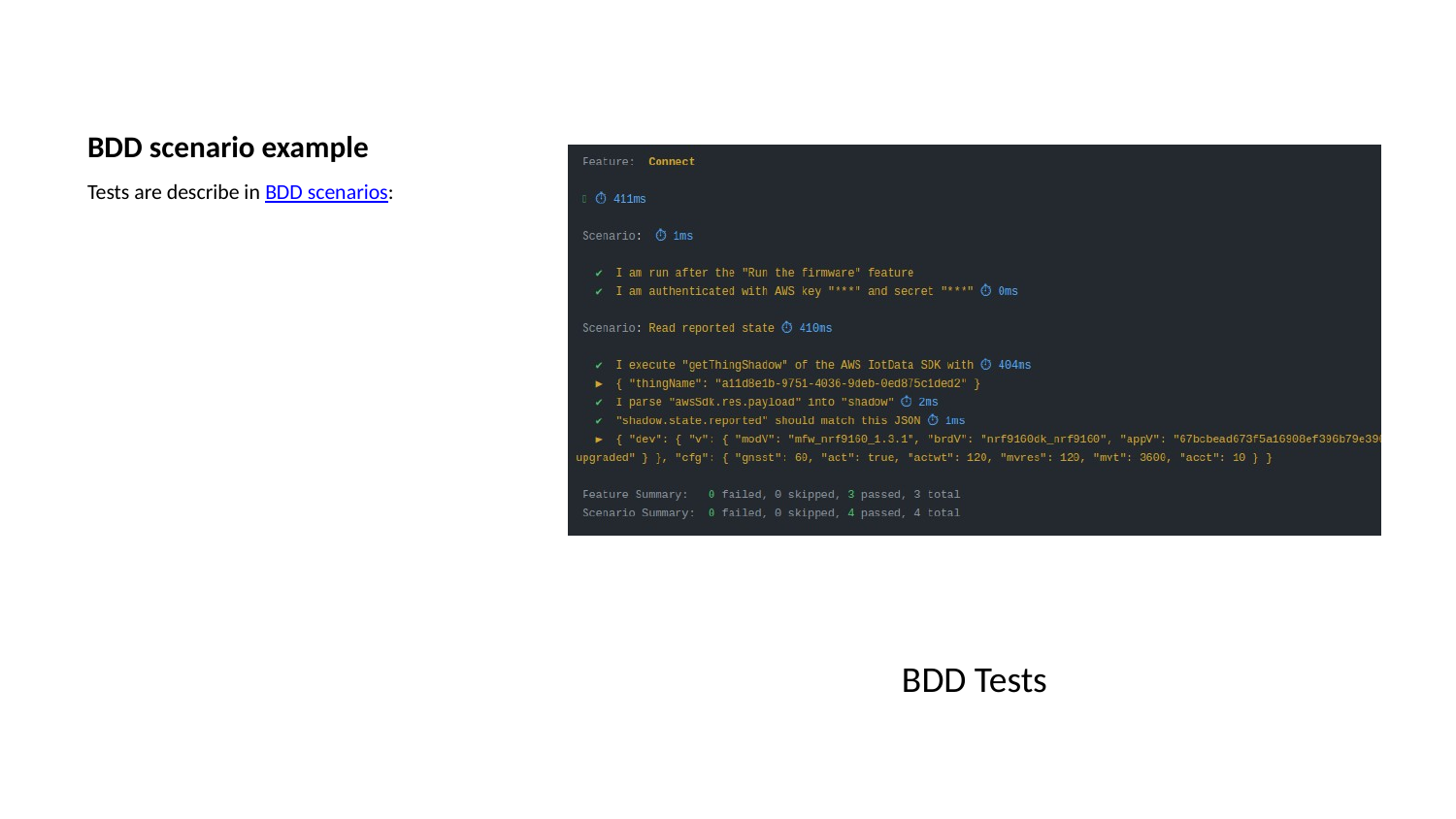## Should we test more?

We could test more, but:

- many things can be covered easier in unit tests
- from the cloud backend perspective connectivity + FOTA is **THE** critical feature
- firmware application is "intelligent", takes a lot of effort (*hacks*) to control it from the outside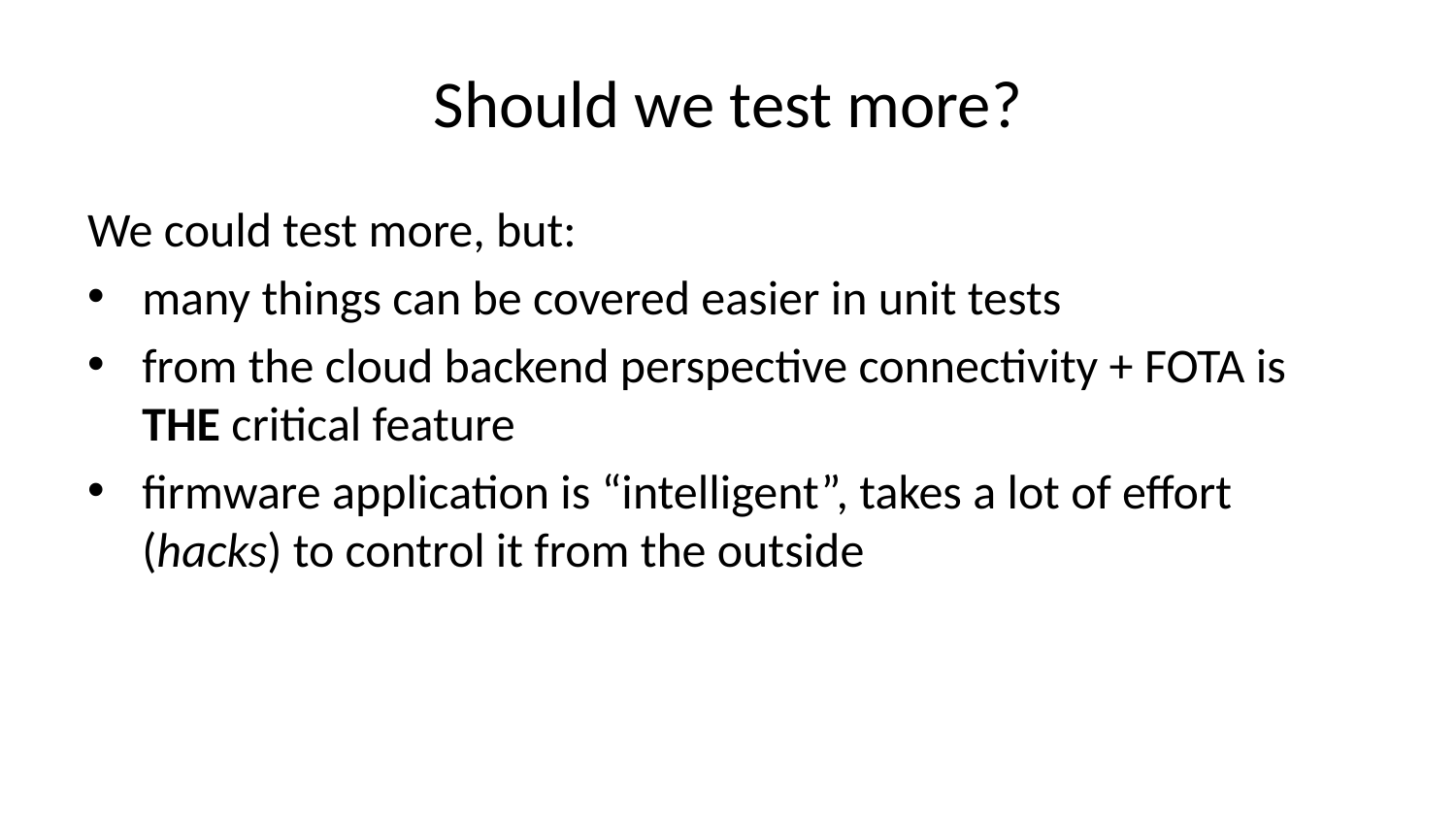# **Learnings**

- The toolchain for embedded devices (that I use) was not designed with automation in mind.
- It's hard to get it to work.
- It is NOT <u>reproducible</u>.
- Uderstanding how everything plays together is a massive mindfuck.
- But it IS possible!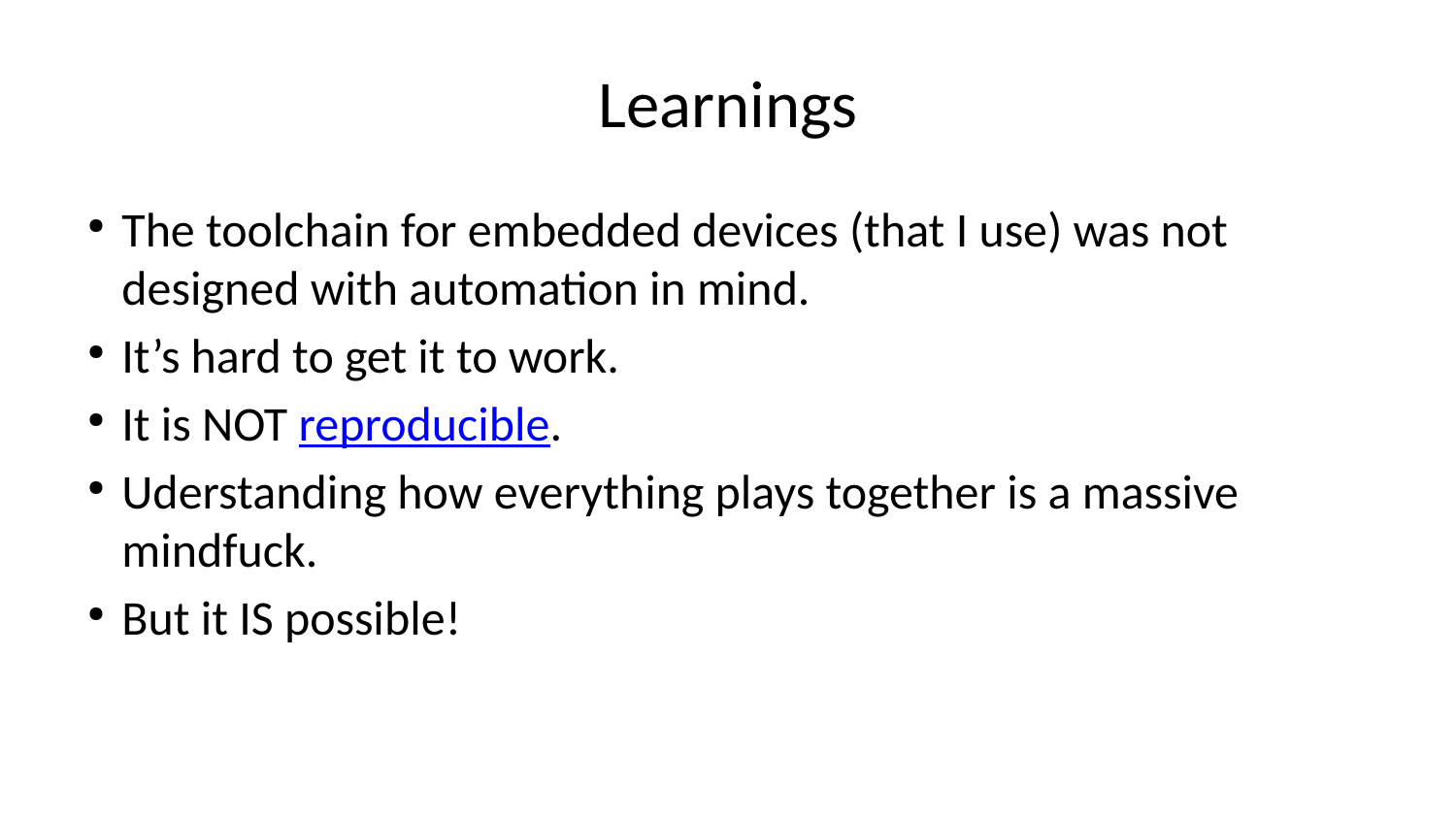## **Benefits**

- end-to-end tests catch issues which are not found in unit testing
- I have discovered critical issues through this black-box testing
- also provides WORKING documentation and tracks changes of how to build firmware applications